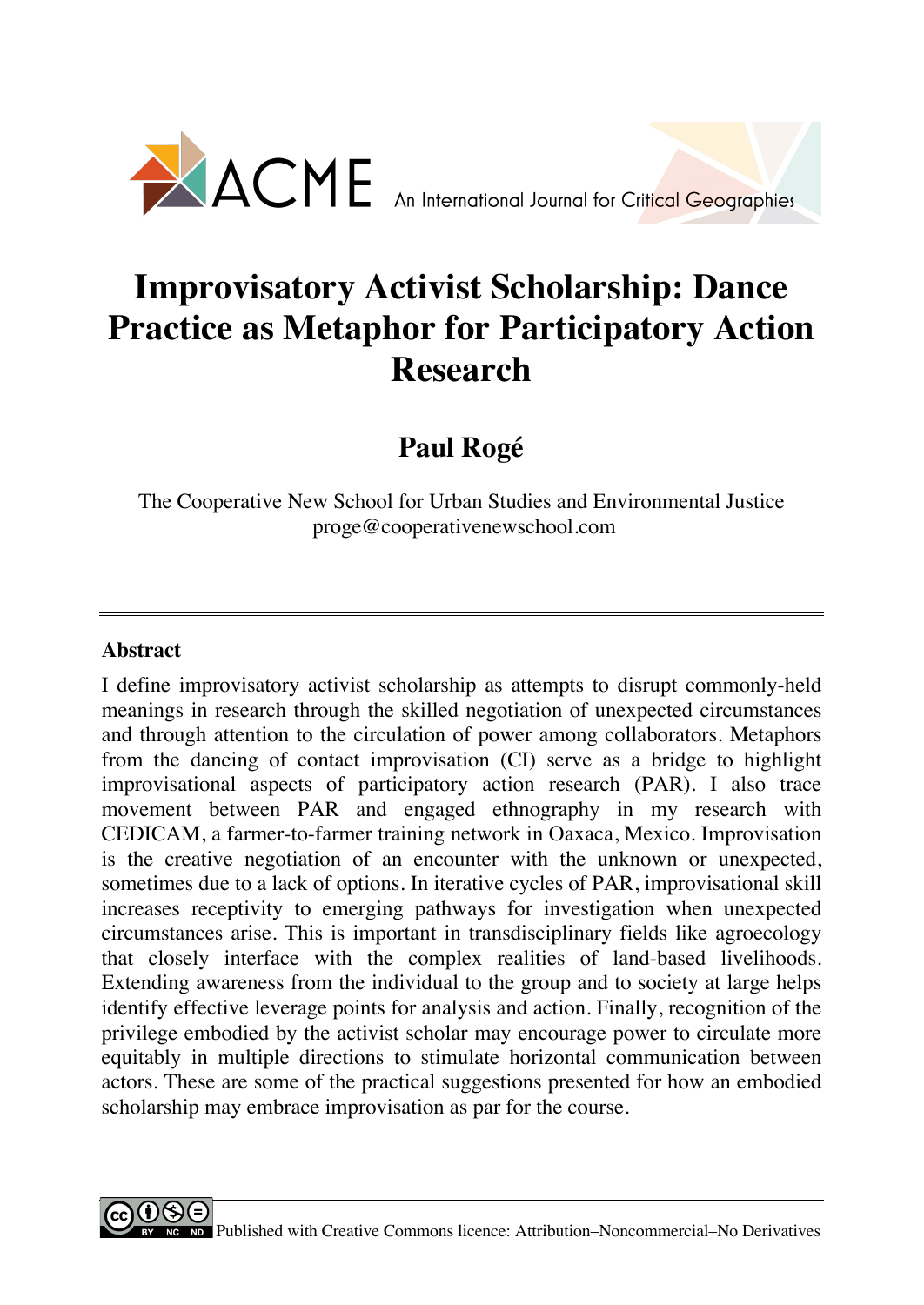# **Keywords**

Activist scholarship; agroecology; engaged ethnography; improvisation; Mexico; participatory action research

# **Introduction**

This reflective essay presents ideas on the everyday practices of activist scholarship. I discuss personal investigations in dancing in the form of contact improvisation (CI) and research in the field of agroecology as two distinct experiences bridged conceptually through metaphor. Metaphors from the dance practice of CI illuminate distinctions between participatory action research (PAR) and engaged ethnography. I use language from CI to describe the negotiations that occur between activist scholars and collaborators. This is not an essay on performance-based or qualitative methods. I do not suggest the application of improvisational dance to activist scholarship however compelling and appropriate that may be in certain contexts. Rather, I propose a definition of *improvisatory activist scholarship* as attempts to disrupt commonly-held meanings in research, such as notions of success and failure, through the skilled negotiation of unexpected circumstances and through attention to the circulation of power among collaborators.

Activist scholarship is "the production of knowledge and pedagogical practices through active engagements with, and in the service of, progressive social movements" (Sudbury and Okazawa-Rey 2009, 3). In some cases, a commitment to action by scholars from academic institutions involves complementing the existing knowledge and expertise of non-university based activists (Calhoun 2008, xxiv). At the same time, the term activist scholarship attempts to avoid a conceptual separation between scholars and social movements. As Sudbury and Okazawa-Rey (2009, 7–8) suggest, scholar activists and activist scholars create possibilities for emancipatory knowledge production by transgressing boundaries to "become 'bilingual,' fluent in both activist and scholarly cultures and languages [and form] new solidarities and accountabilities that both sustain and inform our work."

Activist scholarship is described by Calhoun (2008, xxiv) as an embodied practice. To me, embodiment is a process and a state of embeddedness in a world of relations that rejects false dualities such as mind-body, observer-subject. This perspective on embodied practice reflects the writing of John Wylie (2002, 2009) on landscape phenomenology. Through the enactment of ascension and elevation, Wylie (2002) critiques the Cartesian epistemological model that associates elite social status with the locus of knowledge production, mastery, and control. Wylie (2002) quotes Merleau-Ponty (2001) as stating that "the body is the vehicle of being-in-the-world…it is enacted at every instant in the movement of existence", and is "caught in the fabric of the world." Wylie (2002) writes that immersion is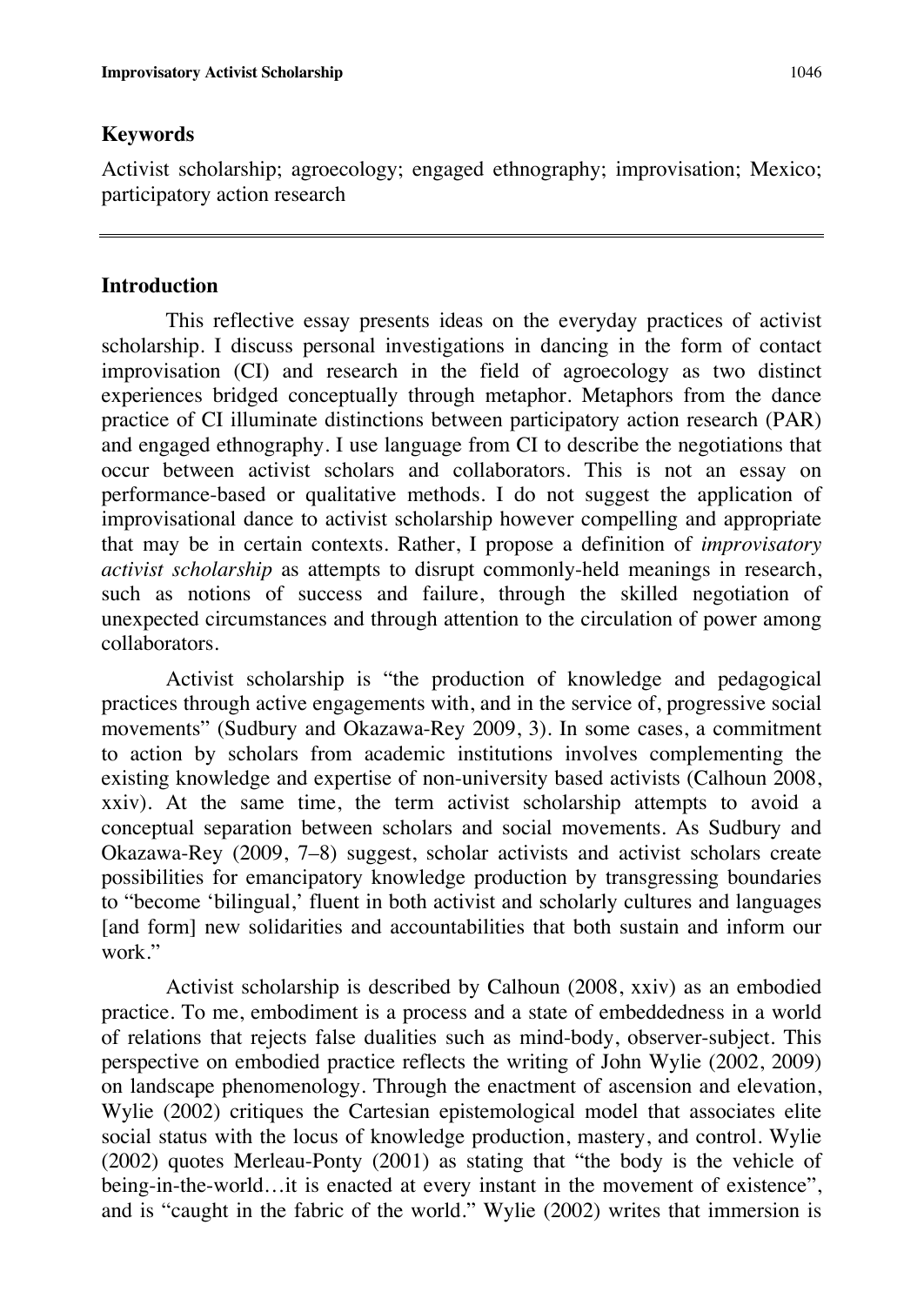"synonymous with being situated," and the seeing, feeling body enables witnessing and meaningful engagement. Bodily immersion with landscapes provides the foundation for meaningful engagement, and also solicits absence, loss, and haunting (Wylie 2009).

Participatory action research is one well-established form of embedded and situated activist scholarship. PAR democratically co-constructs knowledge between scholars and people most directly affected by problematic situations so that they themselves may more effectively address the problems that they face. There are many interpretations of PAR and its origins. For instance, Kindon, Pain, and Kesby (2007) explain, "for us, the key [in PAR] is an ontology that suggests that human beings are dynamic agents capable of reflexivity and self change, and an epistemology that accommodates the reflexive capacities of human beings within the research process." They connect contemporary PAR to the action research process that Kurt Lewin (1946) described as an iterative research process between action and reflection. Miriam Giguere (2015) traces the history of PAR to the early ideas of educator John Dewey (1915; 1966; 2012), and to the recursive research practice of action planning, implementation, and reflection proposed by Indian Affairs Commissioner John Collier (1945). Many authors credit the Brazilian educator Paulo Freire with outlining PAR as a process of cyclical, non-hierarchical dialogue for self-realization (Cuéllar-Padilla and Calle-Collado 2011; Giguere 2015; Putnam et al. 2014). Freire (1970, 99–100) proposed a praxis for research in which elite researchers relate to people involved in a study as co-investigators, rather than as research subjects, arguing that it is impossible to think *for* others or *without* others.

Kindon, Pain, and Kesby (2007) trace three waves of PAR: the first beginning in the 1970s, and influenced by Freire, when PAR spread through the Global South as "a new epistemology of practice grounded in people's struggles and local knowledges;" the second, in the 1980s when PAR was integrated into development practice aimed at making local people the agents of their own development (see also Chambers 1994); and the third, more recently, an umbrella term for diverse democratic and participatory processes that challenge dominant epistemologies (see also Putnam et al. 2014; Reason and Bradbury 2008).

PAR provided a foundation for my activist scholarship with farmers in the Mixteca Alta of Oaxaca, Mexico from 2009 – 2011, which I reflect on later in this essay. However, some aspects of my scholarship moved from PAR into the realm of engaged ethnographies over the course of this project in the Mixteca Alta. How does PAR differ from engaged ethnographic research? Although a full answer is beyond the scope of this essay, I offer some initial thoughts. PAR is a democratic intervention that produces locally applicable knowledge. Engaged ethnographies disregard the artificial separation between the scholar and the research subject, but do not necessarily prioritize democratic processes or the direct relevancy of knowledge generated to the communities implicated in the research.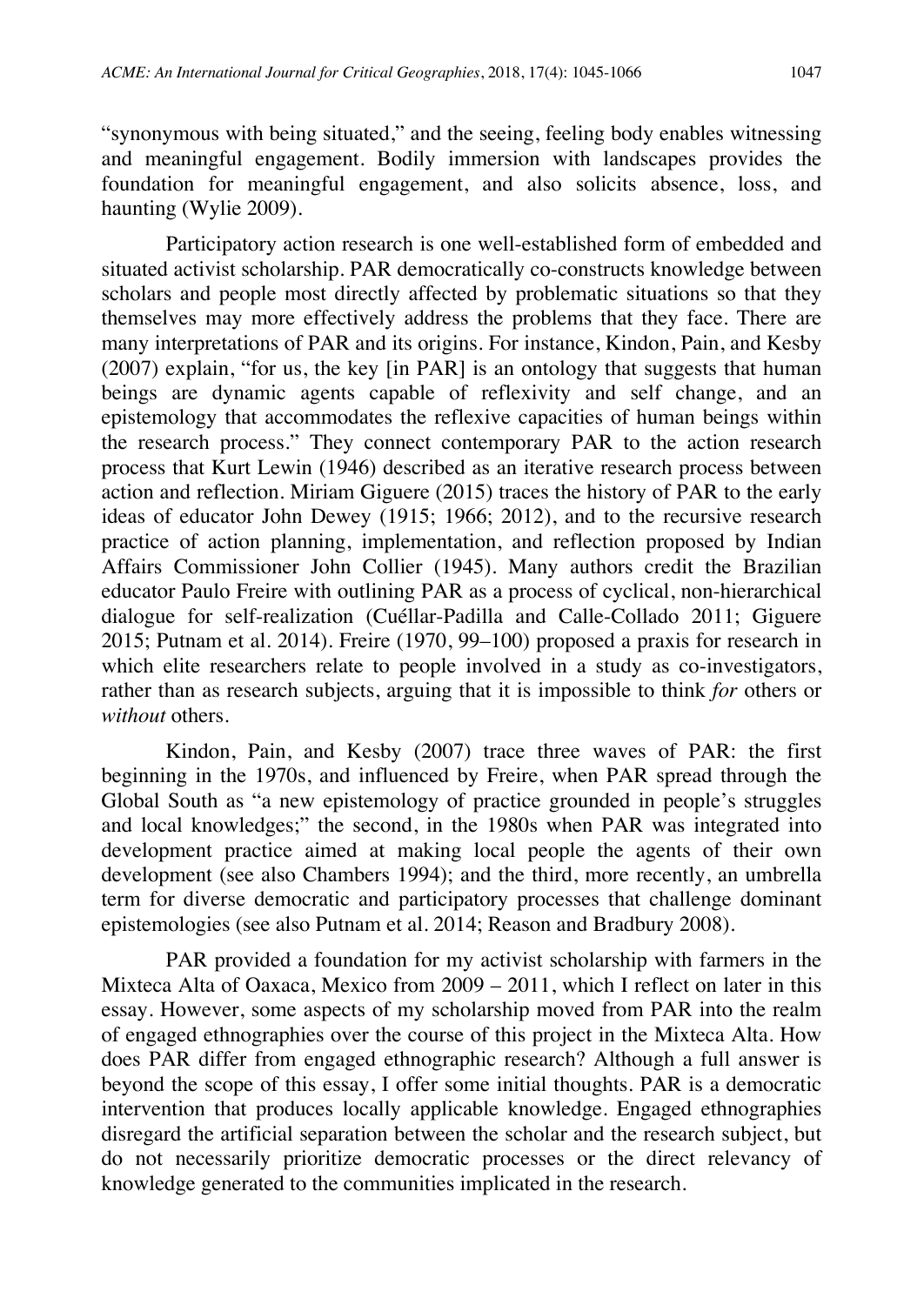An example of engaged ethnography comes from Garrett Broad (2016). The author identifies as a researcher, an activist, and an engaged scholar who hopes his writing will lead to a better understanding of social change and also promote longterm social justice (Broad 2016, 2–5). Broad (2016, 14) attempted to serve the group that was the focus of his study, Community Services Unlimited Inc. (CSU), in various capacities such as volunteering during their workshops, assisting organizing meetings, writing portions of grant applications, and supporting grassroots fundraising efforts. Broad (2016, 14) admits that his engaged ethnography with CSU might be critiqued by scholars grounded in "a traditional model of objective ethnographic investigation," and yet the old ideal of separation and distance from research subjects is no longer practical or desirable.

However, a lack of democratic process or direct applicability of Broad's research to CSU differentiates his research from PAR. The primary aim of his research "… is to highlight the capacity of community action to serve as a power base for a twenty-first century food justice movement" (Broad 2016, 3–4). Meanwhile, PAR focuses on social change as a goal of the research process itself. While processes and outcomes differentiate PAR from engaged ethnography, attitudes of affinity and solidarity with stakeholder groups are similar for the activist scholar involved in either process. Though this essay focuses primarily on PAR, the arguments I make for an improvisatory activist scholarship apply to both approaches.

Like PAR, no standard understanding of improvisation exists. In some ways, descriptions of improvisation risk reinforcing negative stereotypes of the people who improvise. Improvisation is often used to describe provisional or temporary solutions – such as houses built by urban dwellers of limited means – that take shape out of necessity (Silver 2014). Yet, improvisation is not always provisional. In studying childhood education, Kerawalla et al. (2012) argue that improvisatory interpretations are key to student learning in the context of cocurricular field trip activities, and that "unpredictable, emergent challenges require improvisatory solutions." The same may be said of processes of environmental management. According to Lippert, Krause, and Hartmann (2015), practices are:

… not so much the execution of previously designed blueprints, as they are series of improvisation and making-up on the go, that, if at all, relate in practical and messy ways to formal plans. Environmental managers do not appear as autonomous agents external to the environment but as enmeshed with configuring environments.

For the purposes of this essay, I interpret improvisation as the creative and skilled negotiation of an encounter with the unknown or unexpected, sometimes due to a lack of options. Improvisation is an important skill for activist scholars. In subsequent sections, I trace how improvisation has influenced my own research process in the field of agroecology, as it has moved between PAR and engaged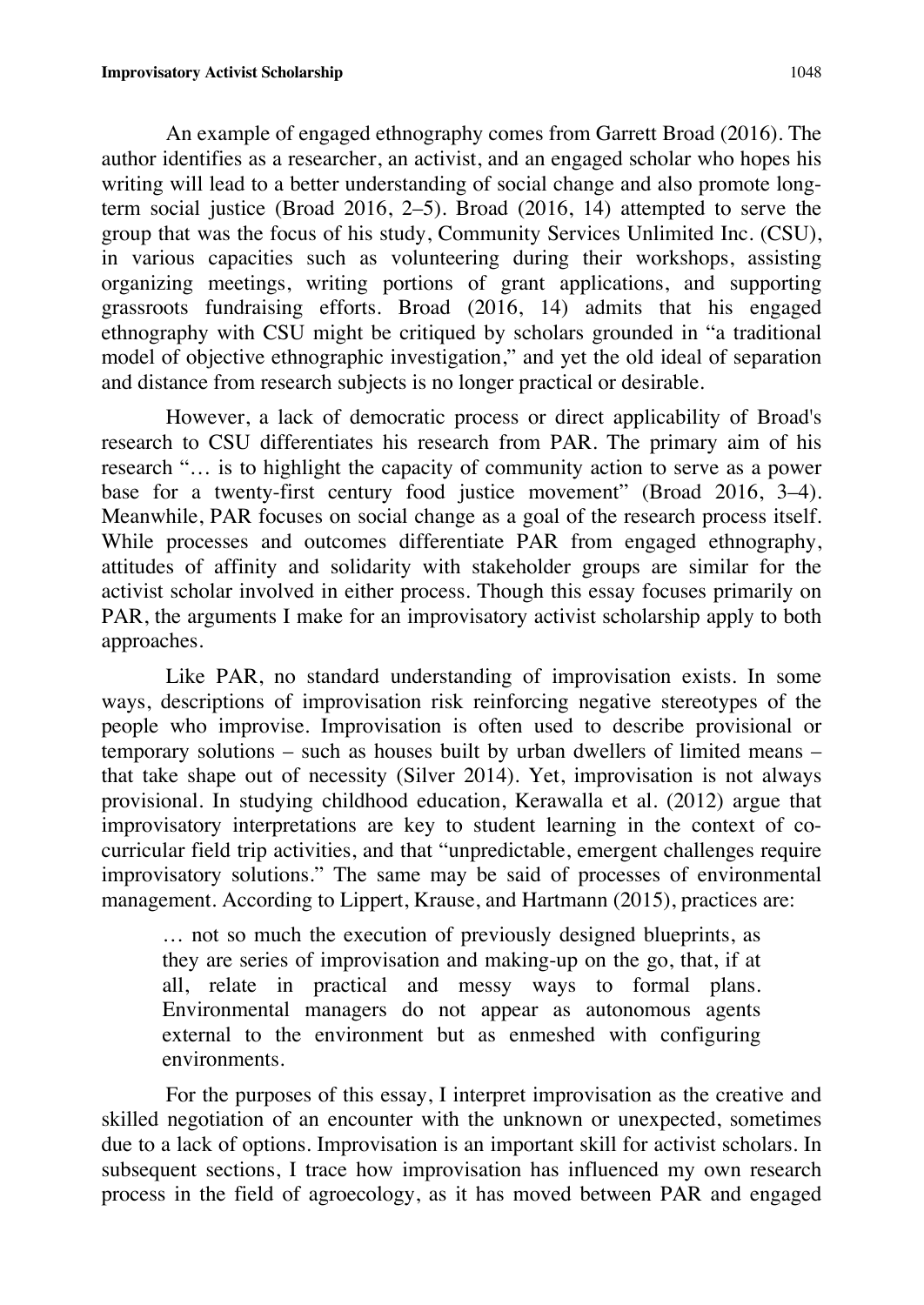ethnography. I borrow metaphors and language from the practice of improvisational dance for the purpose of more colorful, fanciful, and playful illustration.

# **Methodological Notes**

I am an activist scholar of European ancestry from the United States. I am white-presenting and of cis-male gender identity. My writing is informed by over 15 years of engagement in agroecology as a researcher, educator, farmer, student, and community organizer. I am currently an agroecology educator and researcher at the Multinational Exchange for Sustainable Agriculture (a non-profit in Berkeley, CA); a faculty-owner at the Cooperative New School for Urban Studies and Environmental Justice (an online institution for popular education and activist scholarship); and a lecturer and researcher in food systems at the University of California, Berkeley.

From 2009-2011, I coordinated agroecological research in partnership with the Center for Integrated Farmer Development of the Mixteca Alta of Oaxaca (CEDICAM), a farmer-led network in southern Mexico (see Rogé et al. 2014, 2016; Rogé and Astier 2015). This fieldwork was the basis for my doctoral dissertation, and both the fieldwork and my positionality as described above provide grounding for this essay. The reflections here are also the product of my dance practice in the form known as contact improvisation (CI) that occurred between 2014-2016. I danced at weekly CI "jams" – CI lingo for open community dance gatherings – in Ann Arbor, Michigan. I also attended regional jams, workshops, and artistic residencies in the United States (California, Iowa, Wisconsin, and New York) and in Canada (Ontario and Québec). I support my reflections on these experiences with academic literature that examines PAR and/or improvisational dance.

I use metaphors from CI to describe activist scholarship in the field of agroecology. Metaphors are part of conceptual systems that shape our everyday lives (Lakoff and Johnson 1980, 4), and yet they are culturally specific and subjective rather than universal (Schaffman 2003, 198). "The essence of metaphor is understanding and experiencing one kind of thing in terms of another" (Lakoff and Johnson 1980, 5). Metaphors open mental pathways beyond the ordinary to "figurative, poetic, colorful, or fanciful thought and language" (Lakoff and Johnson 1980, 13).

# **Metaphors from Contact Improvisation**

What is CI's relationship with metaphor? One perspective on this question comes from Karen Schaffman (2003, 198–99) who suggests that "the moving body, defined by momentum and touch, defies traditional Western codes, though not through an inversion of conceptual metaphors. Instead, as a practice, contact improvisation presents alternatives to these conceptual metaphors that we hold as common language." For example, the embodied act of CI offers alternatives to the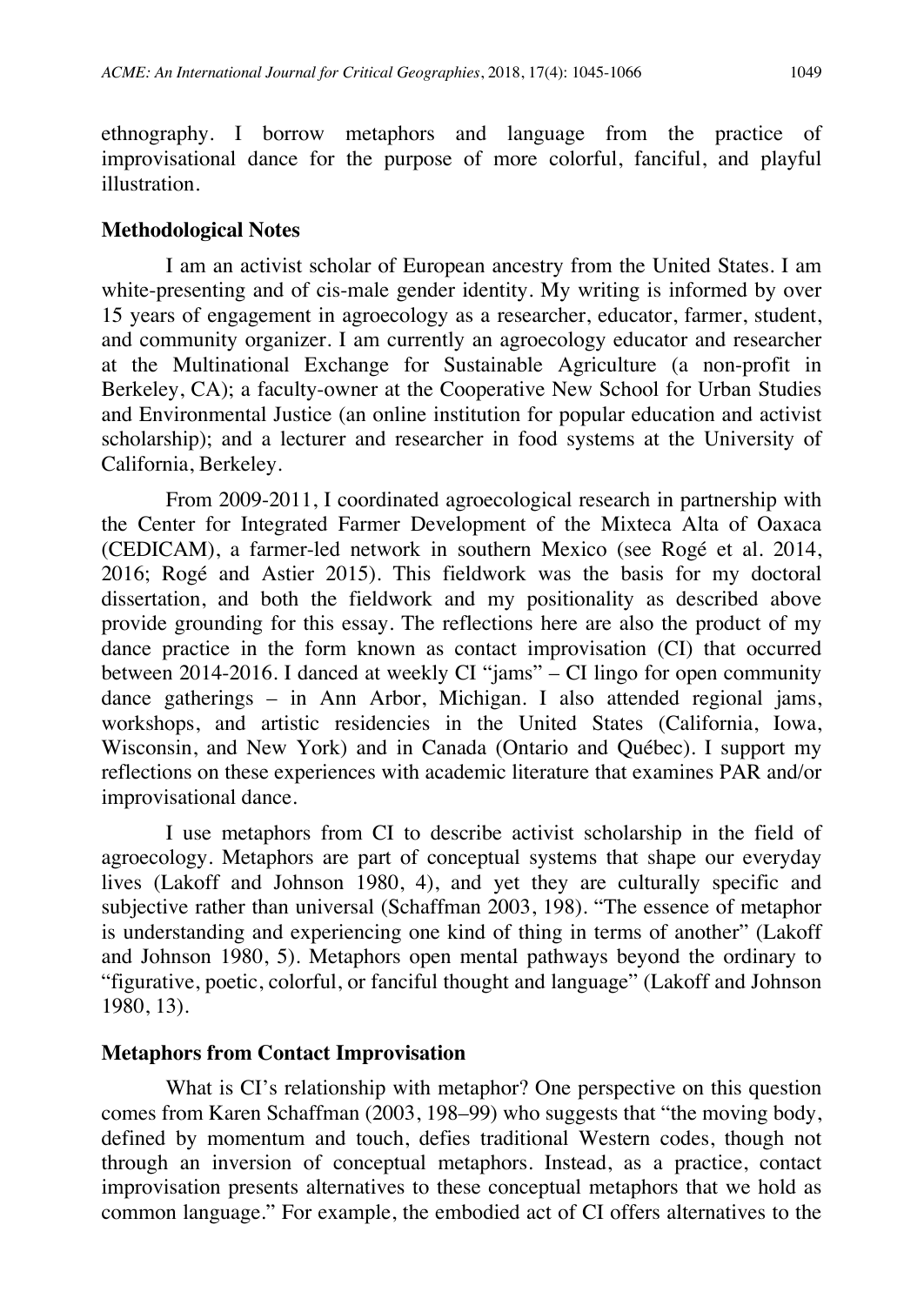Western association of success with balance and uplift, and failure with disequilibrium and falling. "Not only do up and down exist simultaneously through ongoing negotiations between partners," she explains, "but by practicing falling, dancers learn to venerate 'the down' and revel in disorientation" (Schaffman 2003, 198–99). Failure "remains valid, but it is not measured in terms of stability or instability. Rather it has to do with such issues as reluctance, manipulation, and a lack of attentiveness to the moment" (Schaffman 2003, 199). People committed to the practice of CI may come to retrain their commonly-held and socially-specific notions, including the very meaning of success and failure, to focus more on the kinds of bodily exchange that create varying degrees of tension and interaction between bodies in motion.

Perhaps the reader would appreciate more of a background on the origins and practice of CI. This section begins with notes on improvisational dance practice followed by a more focused discussion of CI. Improvisation in dance has often connoted a deep "immersion in the chaotic evanescence of physicality, one that was dismissed as insignificant by many" (Foster 2002, 30). Perhaps unsurprisingly, given its proclivities to view non-Western societies as less 'developed,' the mid-20th century Western world often characterized improvisational dance as instinctual, animalistic and less demanding since many such practices originate from non-Western traditions (Goldman 2010, 16, 51). However, improvisation is an embodied practice that requires training to hone skills so that both mind and body act decisively (Gere 2003, xiv).

Improvisation may be described as the interplay between that which is known and unknown. As Foster (2003, 3) notes, "the improvising dancer tacks back and forth between the known and the unknown, between the familiar/reliable and the unanticipated/unpredictable." The "known" in this context may refer to rules – the *score* – established for a performance in advance, the lexicon of movements ingrained in the body's memory through training, the "allied medium with which the performance is in collaboration," and even "that which has already occurred previously in the performance of improvising" (Foster 2003, 4). In turn, the unknown is "that which was previously unimaginable, that which we could not have thought of doing next. Improvisation presses us to extend into, expand beyond, extricate ourselves from that which was known…. Yet we could never accomplish this encounter with the unknown without engaging with the known." Improvisation emerges at the moment of "contemplating how, exactly, to execute an action already deeply known."

Improvisation is a means to test movement of the body under both outward and internal constraints. As stated by Lisa Nelson, "Without limitations you don't have any freedom, because if you could do whatever you want to do, how are you free?" (De Spain 2014, 160). To Steve Paxton, improvisation benefits from exploring constraints, even if they are self-imposed: "The more limitations, somehow, the more you come to the point, or some point" (De Spain 2014, 164). Moreover, in recognition that the body itself presents its own structures for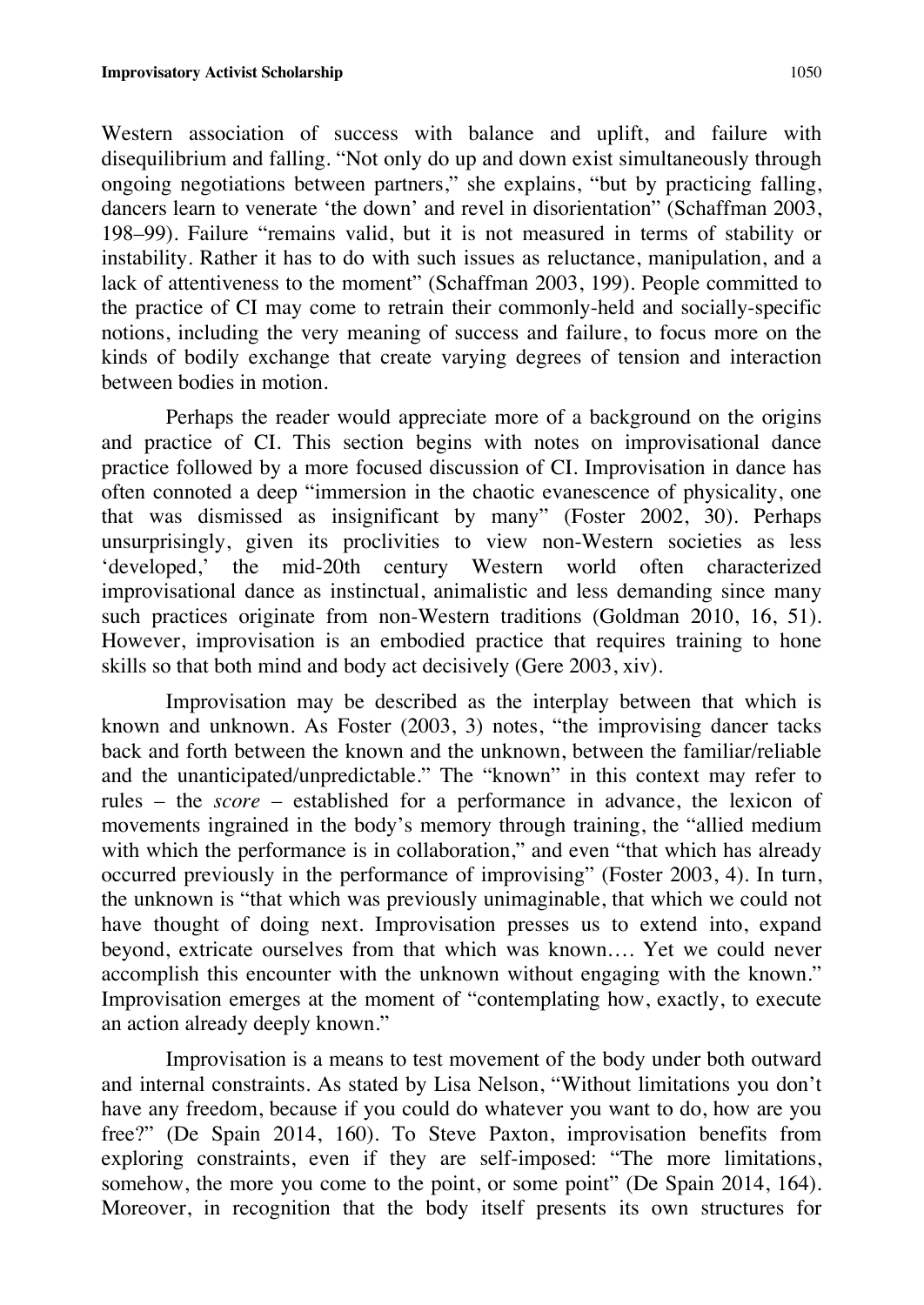movement, "the notion of moving with an unstructured freedom recedes" (De Spain 2014, 159).

Improvisation occurs within the social and historical tight places that literally and figuratively constrain the dancer's ability to move (Goldman 2010, 4– 5). The concept of tight places is borrowed from Houston Baker (2001, 69), who asks who moves and who does not in relation to social mobility. Such a concept applied to dance improvisation offers perspective on the real conditions that people face (Goldman 2010, 27), in addition to "deciding how to move in relation to an unsteady landscape. To go about this endeavor with a sense of confidence and possibility is a powerful way to inhabit one's body and interact with the world" (Goldman 2010, 146).

Finally, memory also plays a part in improvisational dance (Paxton and Smith 1972), including "muscle memories; what has been seen, done, imagined – all inform current dancing decisions" (Smith and Koteen 2008, 43). Without an outwardly defined score, improvisers draw on previous experiences or define their own point of focus (Smith and Koteen 2008, 48–49). Memory in combination with conscious and unconscious attentional capacity to the present moment – *tracking* – enables quick decision-making by the dancer (De Spain 2014, 45). In later sections, I apply the notions of embodiment, success and failure, knowledge creation, operation within constraint, and the importance of memory in quick decision making to the practice of PAR in agroecological research.

## **The Practice of Contact Improvisation**

Any number of dance traditions could serve as a starting point for discussing embodied research practice. However, the seed idea for this essay emerged from my practice of CI, so I use it as a focus. In August 2015, I attended a CI workshop entitled *The Dance We Live For* hosted in by Aaron Brando and Tanya Williams in Kitchener, Ontario, Canada. The workshop explored the mutuality between dancers through attention to fascia, the web of tissue that envelopes all muscles in our bodies. This subtle form of movement presents opportunities for enhanced sensitivity to the needs of oneself and the other. In one exercise, my partner and I practiced a score of staying aware of each other even when our bodies were not in physical contact. Reviewing a recording at a later date, I observe mimicry, repetition, and symmetry in our movements that suggests an awareness of what had already happened in our dance. Questions constantly surface from such practices. How do we interpret and respond to our partner's cues without projecting what we think they may be experiencing onto them? How to engage in intimate, mostly non-verbal, improvisational work with only a partial knowledge of what our partners are experiencing? How does this tension manifest itself?

CI may be described in many ways, and continues to take on new forms through the years and in different parts of the world. Ever since its origins, CI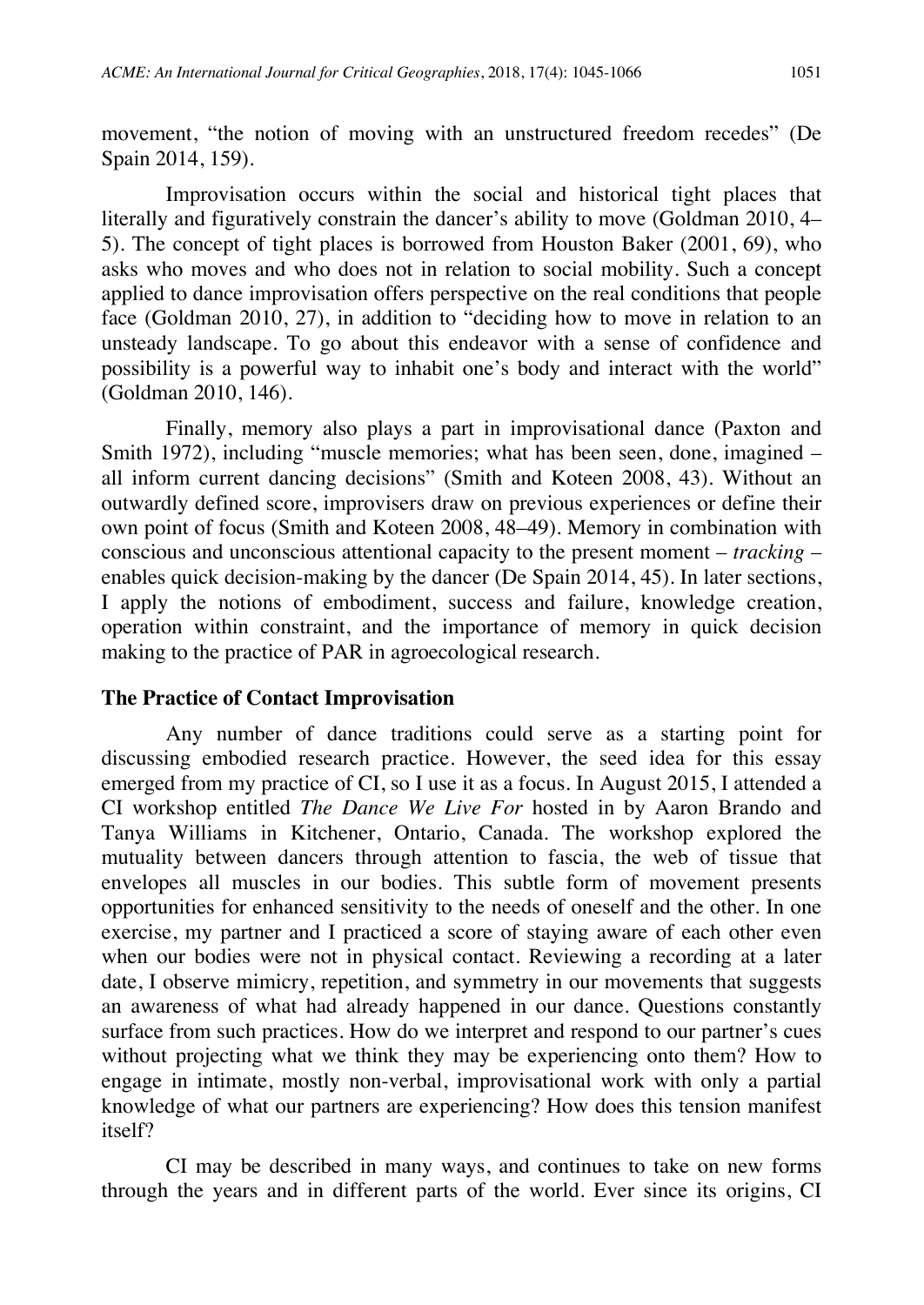included professional and non-professional dancers in performance and in group dance events known as jams (Foster 1992; Novack 1990). The dance form is also inclusive to dancers with different physical abilities (Curtis 2003). Expansion continues as in the case of *Parcon*, a "playful new movement form emerging from the intersections between Parkour [an often-urban training practice originally derived from military obstacle training] and Contact Improvisation" (Beckwith et al. 2016).

The language describing CI was secondary to the dancing, and those involved in its origins decidedly chose to discourage attachment to any given definition (Smith and Koteen 2008, xii). Nevertheless, one definition follows (Smith and Koteen 2008, xiii):

CONTACT IMPROVISATION is a duet movement form, originated in 1972 by choreographer Steve Paxton, based on the communication between two moving bodies that are in physical contact and their combined relationship to the physical laws governing their motion – gravity, momentum, friction, inertia, centrifugal force, etc.

In another sense, CI involves experimentation with small movements and extreme situations – falling in particular – that prepare dancers to retain agency in a landscape of shifting constraints (Goldman 2010, 96–97). One important early contribution to CI was Steve Paxton's small dance, which involves staying upright and motionless for several minutes. Standing leads to small waves of movement through the body in response to the forces of gravity, which "troubles the notion of absolute verticality or bodily stillness" (Goldman 2010, 105). The less visible muscular structure of the small dance compared to prior modernist dance techniques was in fact preparation for various kinds of more extreme improvising (Goldman 2010, 106).

Calmness is present and critical to decision-making while dancing. Standing "was used as a discipline, teaching the dancer that the body works reflexively in a dependable way to protect itself when falling. The goal eventually became to maintain the calmness of the stand even in extreme, adrenalized states of dancing" (Goldman 2010, 105). The release of muscular tension combined with abandoning willfulness to the flow of movements opens up the body to greater sensitivity (Smith and Koteen 2008, xiv). This leads to a healthy approach to "disorientation, confusion, and dis-ease … [that] in fact, stimulate the balance mechanism. Stimulate us to ask questions: what is dis-ease, what does healthy mean, how do we recognize and maintain it? How can we stay awake during the fall" (Smith 1979).

The perceptual systems that sense the external and internal environments – known as *proprioception* – require a complex coordination between different parts of the body (De Spain 2014, 102–3). "Contact [Improvisation] can engage all systems [of the body] and has the potential for multidimensional, multiquality dancing and relationships. Bones are useful and clarifying to return to" (Smith and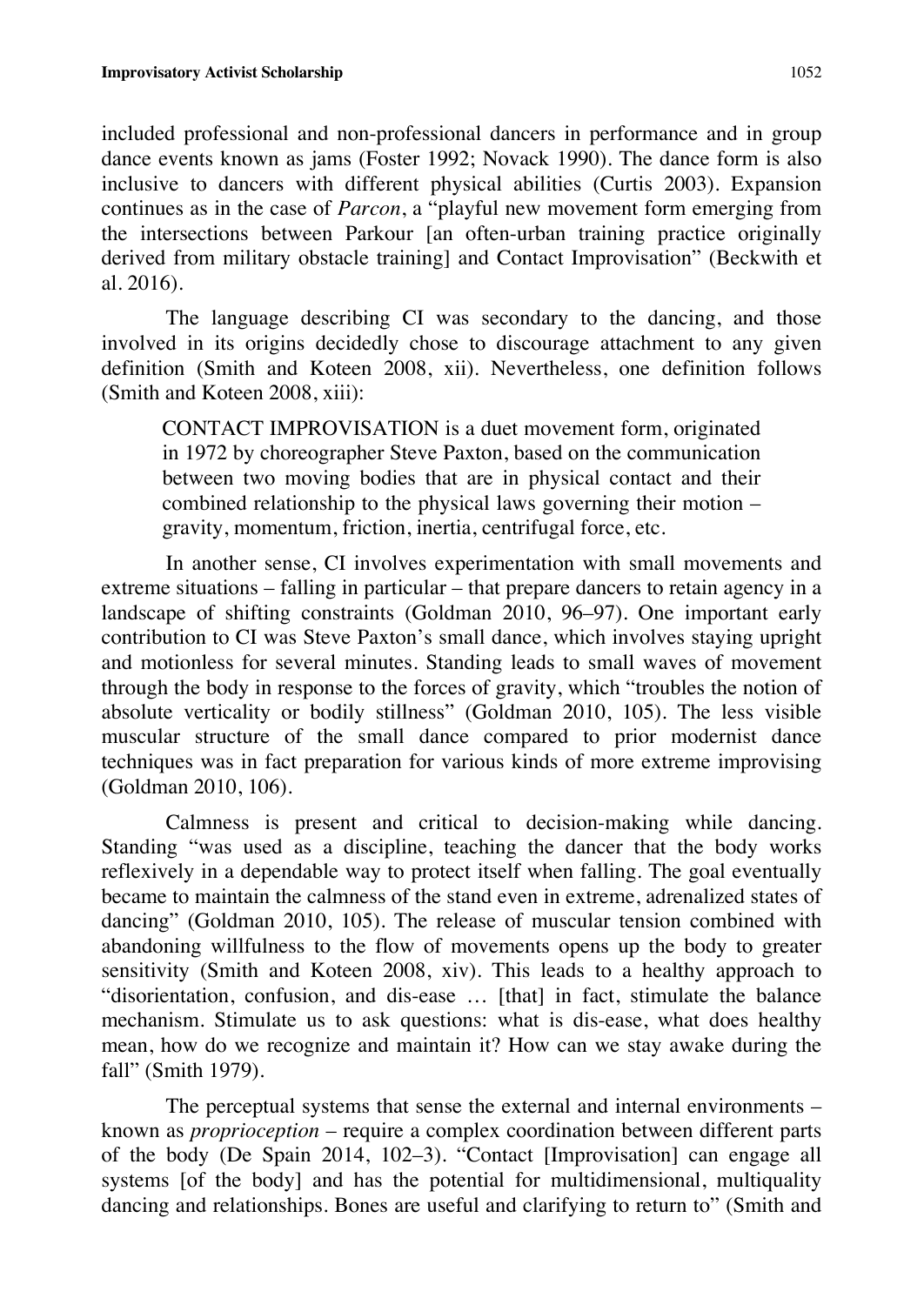Koteen 2008, 13). The concept of following through "seems to ensure finding a way to play out the physical energy of the dancing (e.g., a fall) rather than having it hit a dead end (floor, joint), thus impacting unhappily into either body. Curvilinear forms work well for continuity and follow-through. The spiral is in that family" (Smith and Koteen 2008, 39).

To Steve Paxton, "the exigencies of the form dictate a mode of movement which is relaxed, constantly aware and prepared, and onflowing.... [The dancers] do not strive to achieve results, but rather, to meet the constantly changing physical reality with appropriate placement and energy" (Smith and Koteen 2008, xiii). In a partnered dance more generally, improvisation may be conceptualized in linguistic metaphor to a middle voice verb tense, neither passive or active (Foster 2003, 7–8). Weight, momentum, and shared sensibilities produce a "double bodied co-motion" that can break apart or experience moments of lucid synchrony (Foster 2003, 7–8). "The concept of an operation that is neither active nor passive such as the middle voice profoundly challenges hegemonic cultural values that persistently force a choice between the two" (Foster 2003, 8). This view offers an alternative to the classic conceptualizations of the body as instrument instructed either from the self or from social systems of control.

While improvisation articulates human agency by shifting power and avoiding static structures (Foster 2003, 9), the cultural and political embeddedness of those who dance also matters (Goldman 2010, 15). While acknowledging that CI is a practice of becoming ready for constantly changing constraints that lead to greater agency in unfamiliar or difficult situations, Goldman (2010, 110) questions – in reference to the early years of CI practice – "the extent to which a meaningful 'exchange of identity' can occur within contact improvisation, especially if it represses or doesn't acknowledge the sexual, gendered, raced body."

In contrast to CI, Goldman (2010, 113) reads freedom in the works of postmodern dancer Bill T. Jones to consist of "perpetual readiness demanded by a critical stance toward oneself and the world in general." Improvisation in Jones' early career was focused on his personal history and politics of identity, which he used to challenge notions of formal purity (Goldman 2010, 117). He also explored what may be interpreted as the impossibility of breaking free from one's own identity (Goldman 2010, 135). This is quite distinct to Paxton's expressed interests in improvisation; discussing *Material for the Spine*, Paxton observes "You notice that there's no emotion, no politics, no space, none of the other things that might trigger improvisations in this. It really is a sort of academic study of work that I did before and recasting it" (De Spain 2014, 41–42). This contrast demonstrates the wide breadth of embodied exploration in improvised dance from the realm of identity politics to systems of the body.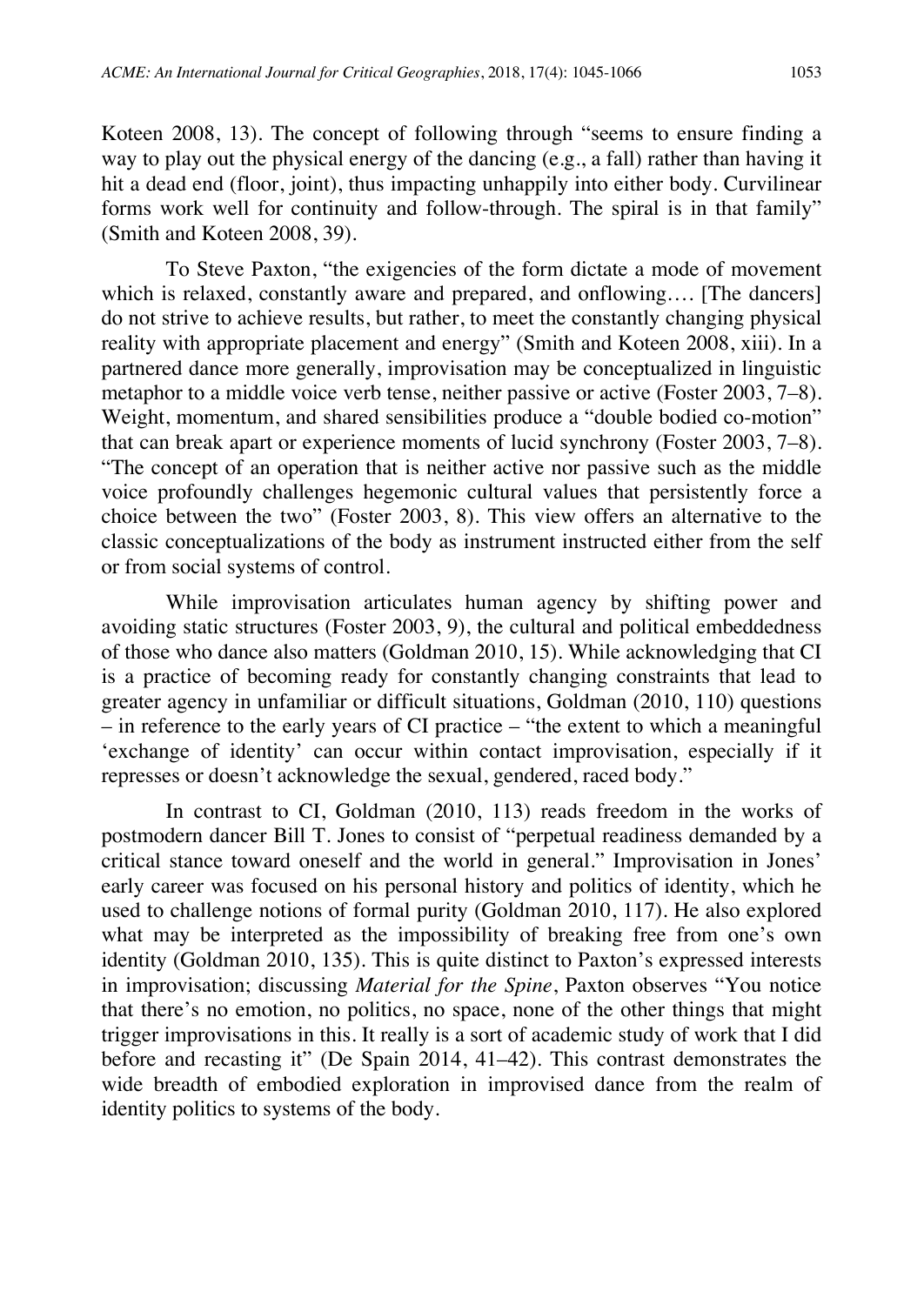#### **Improvisational Dance, PAR, and Agroecology**

The previous section on improvisational dance – and CI specifically – provides inspiration for discussing how improvisation may be embodied in activist scholarship. Embodiment is described by geographers and political ecologists as the embeddedness and interconnectivity of the self with environmental landscapes and power structures. Stacy Alaimo (2012) describes the body as a trans-corporal embodiment with "the more-than-human world." PAR itself may be approached as an embodied practice to realize a sometimes-unexpected transformative potential from social interventions. As an example, workshops in Malawi, East Africa, that invited men to participate in cooking activities for group meals led to greater sharing of household chores across genders and improved growth of children in the households that participated compared to those that had not (Patel et al. 2015).

The goal is for PAR to become an increasingly "implicated, embodied, reflexive and responsible" form of inquiry (Janes 2016). The embodiment of activist scholarship requires a heightened appreciation for improvisation in research collaborations. I draw on examples from my own experience with PAR in the field of agroecology to show how improvisatory activist scholarship disrupts commonlyheld meanings through the skilled negotiation of unexpected circumstances and through attention to the circulation of power among collaborators.

Agroecology distinguishes the ecological agriculture of small farmers, indigenous people, and peasants from agroindustrial models of production (Rosset and Torres 2016). In its more political iteration, the focus of agroecology has increasingly broadened from ecological processes in farmers' fields to critical examinations of food systems (Francis et al. 2003). For the international farmer movement La Vía Campesina, for example, agroecology goes beyond ecological principles of production to social, cultural, and political principles (Rosset and Torres 2016). In this vein, agroecology and PAR share many principles in the context of engaging stakeholders in research. Both focus on empowering people; recognize endogenous and context-dependent processes; conceptualize issues systemically; act at multiple scales; seek to maximize long-term benefits and relationships; and value diverse systems and voices (Méndez, Bacon, and Cohen 2013).

An interpretation of agroecology as a transdiscipline that transgresses disciplinary silos and that emphasizes action-oriented approaches (Francis et al. 2013) parallels the embodied practice of improvisational dance. The vision of transdisciplinarity includes among others acceptance of the unknown, unexpected, and unpredictable (Alvarez-Salas, Polanco-Echeverry, and Ríos-Osorio 2014; Anes et al. 1994). In such a context, the university-based activist scholar undoubtedly encounters moments that call for improvisation. Unpredictable situations arise when such activist scholars embed themselves in complex systems and interact with people dependent on land-based livelihoods.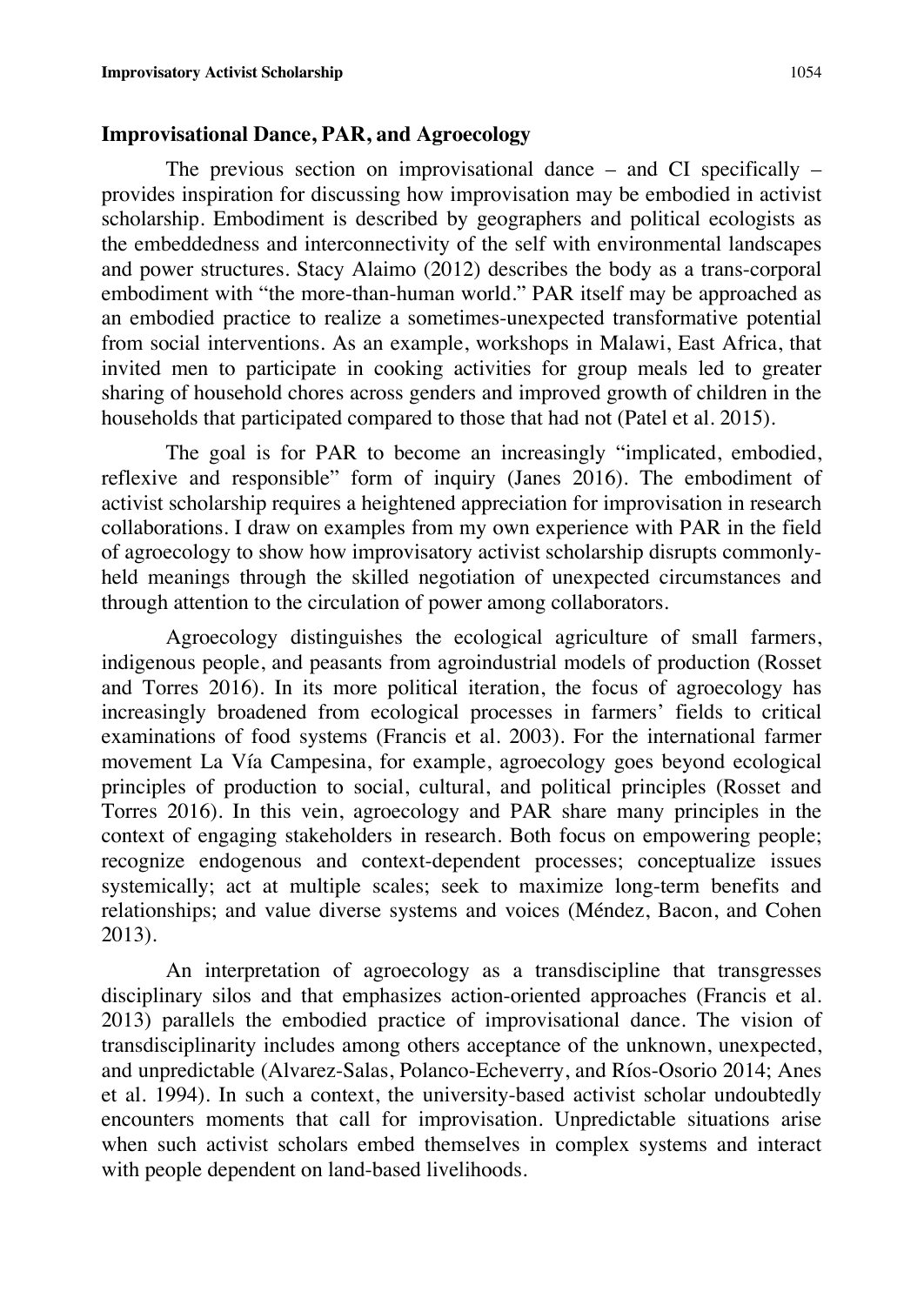Cuéllar-Padilla and Calle-Collado (2011) identify *science with people* to be a guiding approach to agroecology, which differs from traditional conceptualizations of science that distance the researcher from the object of investigation. At the farm scale, "more sustainable and resilient farming can emerge from better listening and integration of the practitioners' way of knowing with the structured experiments of agronomists" (Vogl et al. 2015). More generally, the inclusion of stakeholders provides space for oversight and democratic control over the conditions of knowledge production (Levidow, Pimbert, and Vanloqueren 2014). Contrasted with linear forms of logic in Western scientific research, the inclusion of diverse voices in PAR may be better described in curvilinear forms that provide continuity and follow-through when faced with the unpredictable. This is reminiscent of the flow of energy describing bodies in contact (Smith and Koteen 2008, 39).

## **Case Study of Improvisation in Activist Scholarship**

Building on these observations, I next consider how improvisation influences the everyday practices of the activist scholar, as exemplified by my research in the field of agroecology. Improvisational opportunities presented themselves during my collaboration with CEDICAM in the Mixteca Alta from 2009-2011. Researchers from multiple institutions and CEDICAM farmers decided to study the question of whether the agroecological practices promoted by CEDICAM increased the resilience of rainfed farming systems to climatic variability – and drought specifically – compared to the conventional model based on external inputs (like synthetic fertilizers). To study this question, researchers and CEDICAM farmers carried out two years of on-farm field experiments.

However, from the beginning, statistical challenges were associated with an overly complex experimental design and far fewer replicates on farmers' fields than originally anticipated. Adjusting the course of the field experiments was challenged by the rapid pace at which the project moved from conceptualization to implementation. My personal capacity to influence the research process was further constrained by limited experience with field research as a second year graduate student. In response, the team added other pathways for PAR, specifically workshops with farmers to identify climate resilience strategies for rainfed farming systems in the region (see Rogé et al. 2014).

These negotiations also distanced researchers from the "dance" of PAR to pursue research more in the domain of engaged ethnography. University-based members of the team used participant observation and semi-structured interview methodologies that did not depend as much on CEDICAM's involvement (see Rogé et al. 2016; Rogé and Astier 2015). To highlight these negotiations, I offer an excerpt of a meeting in June 2009 between Jesús León Santos (JLS) of CEDICAM, Marta Astier (MA) of the Autonomous University of Mexico (UNAM), and myself (PR). Jesús León Santos had expressed reluctance to engage in comparative cropping systems research even though CEDICAM generally supports the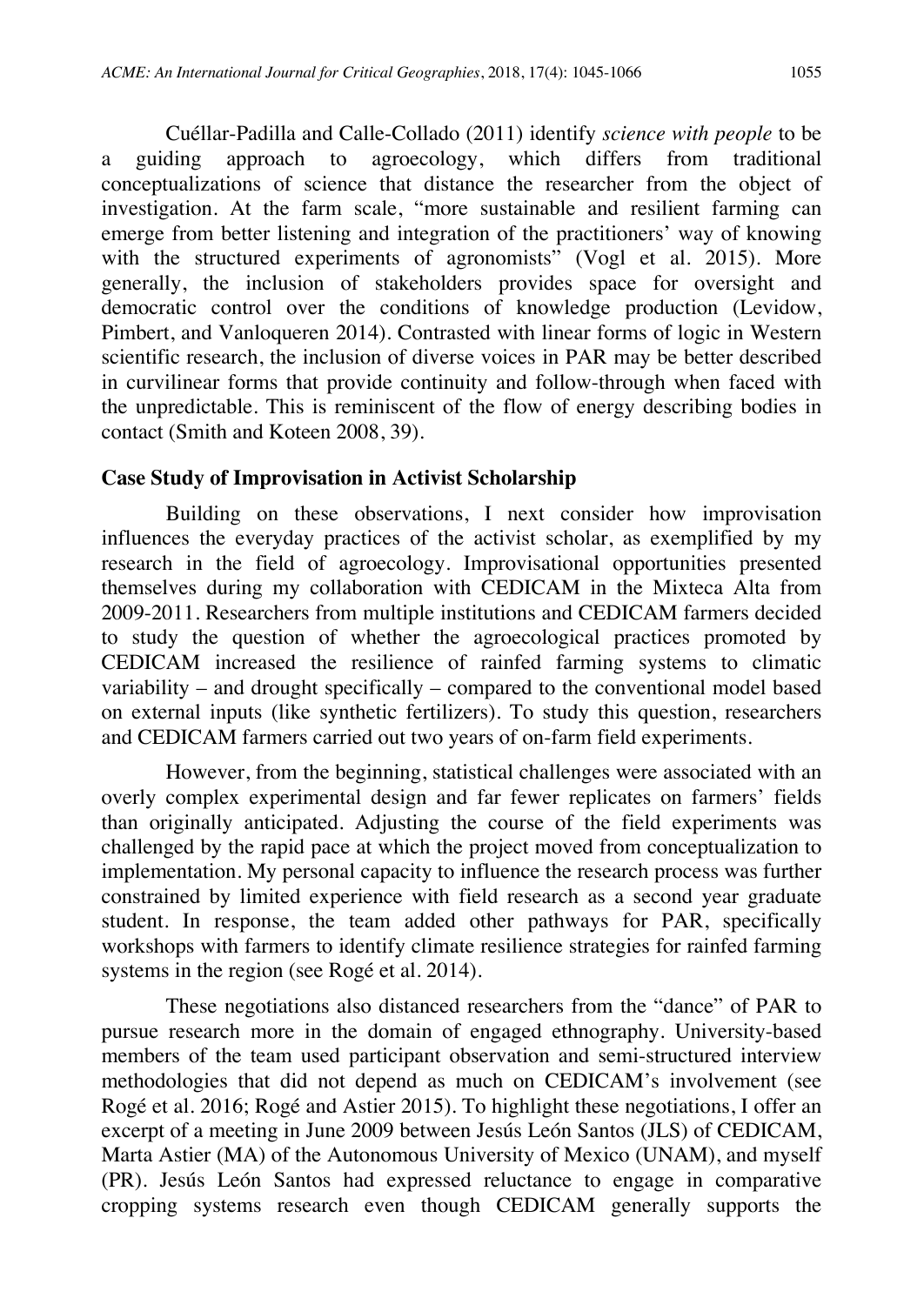recuperation of traditional cropping systems. Rather, he was more interested in agronomic studies of farming practices for seasonal maize systems (*maíz de temporal*, maize planted at the start of the rainy season) that would retain soil moisture, conserve appropriate crop varieties, and regenerate soil fertility.

JLS: Conserving soil moisture, genetically resistant varieties, and soil fertility are the three most important things for the topic of drought.

MA: Might we consider focusing more on traditional farming methods? We could make a map of the cajete-producing regions, such as ecological zones and their evolution?

PR: We might consider a participatory mapping exercise.

JLS: I doubt that cajete is making a comeback. The fact is that the production of cajete is falling dramatically.

MA: Have you studied the topic of cajete?

JLS: It can grow with low levels of soil moisture, this we know, but nothing scientific. CEDICAM published something about the technical aspects of how to produce it.

PR: So it would be interesting to understand why people use cajete, why it is limited in scale, and why it is climatically resilient.

JLS: The problem is that farmers are not interested in cajete.

Even though research on cajete maize was less clearly aligned with CEDICAM's programmatic priorities, university-based researchers decided to compare traditional cropping system known locally as cajete maize (*maíz de cajete*, maize planted in the dry season) to the more commonplace practice of seasonal maize production. This research may not have been as directly relevant to CEDICAM. However, it provided insight on the larger dynamics of environmental and social conditions that lead to the outmigration of young adults, the loss of soilconserving traditions, and ultimately changes in farmers' cropping systems.

This field research experience with CEDICAM, similar to the practice of CI, demonstrates the importance of honing improvisational skills and building trust. The aspiration of participatory methodologies is to achieve transformative learning and social change. Transformative learning – described by Jack Mezirow (2000, 7–8) as changing frames of reference to become more empowered, flexible, reflexive, and emotionally conscious – mirrors what happens in agroecology when a "participatory dynamic challenges research and extension organizations to become flexible, innovative and transparent" (Levidow, Pimbert, and Vanloqueren 2014). In this way, transformative learning provides opportunities to question hegemonic cultural values, similar to what Susan Leigh Foster (2003, 8) describes as the middle voice of improvisational dance.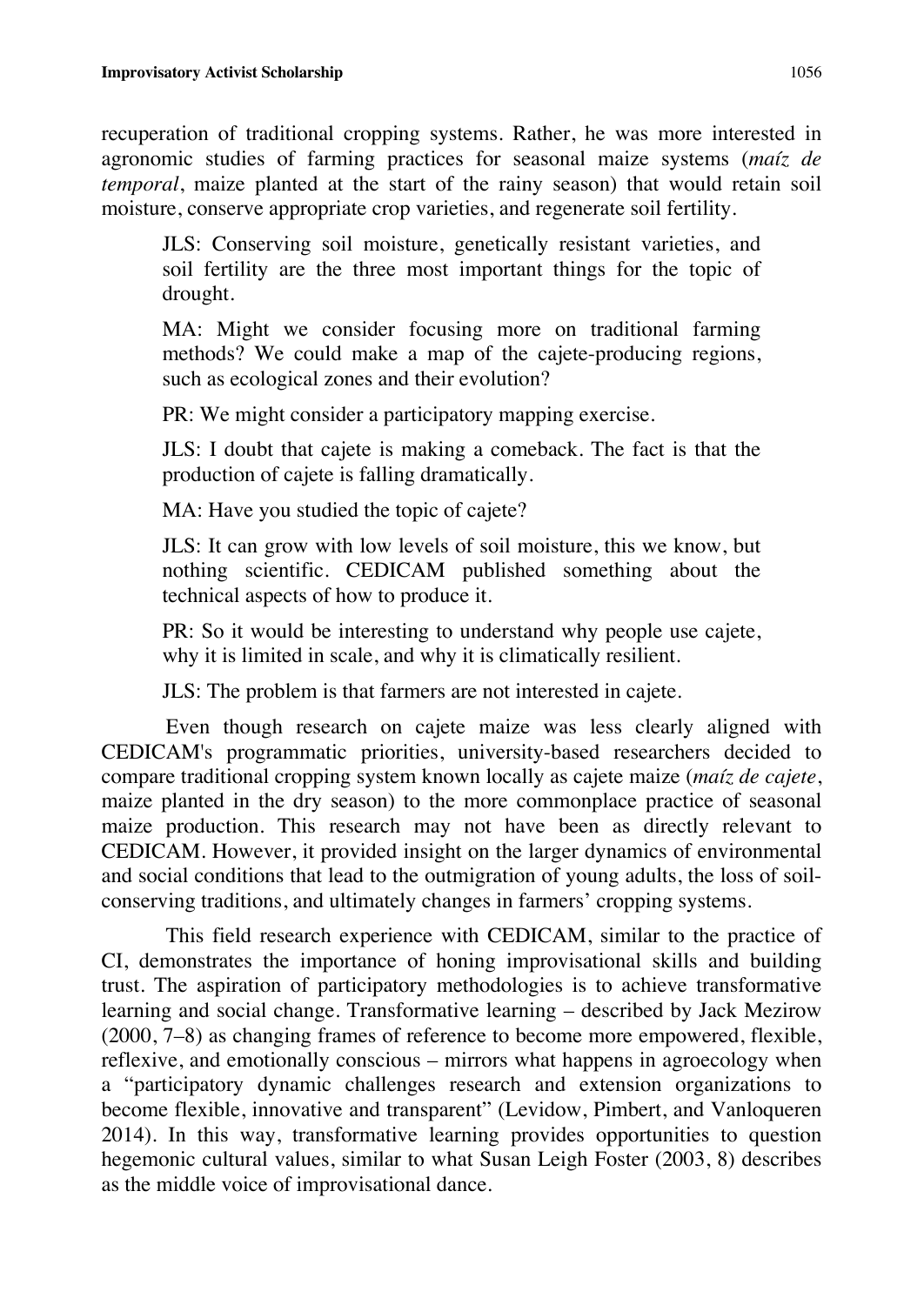Just as embodied consciousness makes the dance and the dance makes itself (Foster 2003, 8–9), so too does approaching PAR with confidence, trust, and sensitivity. At every moment, the activist scholar may consider how to place their weight to nourish satisfactory interactions with colleagues. Improvisation in PAR may also benefit from releasing tension to willfully follow the process with greater sensitivity, and embrace disengagement from the "dance" when deemed necessary or beneficial by those involved. Additionally, we may draw connections between spatial awareness; the sensitivity of fascia; and the structure offered by bones in dance to the potential for including stakeholders in guiding knowledge production (see Levidow, Pimbert, and Vanloqueren 2014), and to the beneficial relationship between practitioners' way of knowing and the agronomists' more structured research (see Vogl et al. 2015). Indeed, a willingness by university-based researchers to exchange methodological ideas and questions with non-academic colleagues may in fact enhance scientific rigor rather than detract from it (Stoudt, Fox, and Fine 2012).

And yet, perspectives on participation and exchange differ. For instance, I would describe my interactions with farmers as a dialogue of knowledges (*diálogo de saberes*) between scientific, cultural, local, and indigenous perspectives (see Cuéllar-Padilla and Calle-Collado 2011). Farmer-organizers with CEDICAM prioritize the development of local leaders and educators through a farmer-tofarmer training methodology. They form partnerships for student dissertations and exchanges, mostly with Mexican educational institutions like the Autonomous University of Chapingo and the Technological Institute of the Valley of Oaxaca. At the same time, they avoid dependencies on individuals with formal institutional training. Jesús León Santos (2011) explained his view:

CEDICAM tries to avoid bringing in external experience, but rather creates its own knowledge internally to avoid contracting external support, such as agronomists, that for one part do not know about the local ecosystems, and also may make people dependent on external resources.

Different perspectives of individuals involved in PAR produce improvisations that involve tracking the shifts in research interests, levels of commitment, and willingness to collaborate. The situational awareness of improvisational dance that senses inward and reaches outward is similar to engagements within the ensemble of individuals and broader social contexts of PAR. Memory and perceptions inform present strategies and visions of possible futures. The notion of tracking that enables quick decision-making in dance (De Spain 2014, 45) is a useful skill given the unpredictable real-world context in which PAR normally operates. This notion of tracking is similarly advocated for the use of PAR in agroecology, which aims to promote a broad set of goals by tailoring data collection and analysis to community needs, by identifying factors affecting food security, and by deriving locally appropriate strategies to achieve sustainable food systems (Putnam et al. 2014).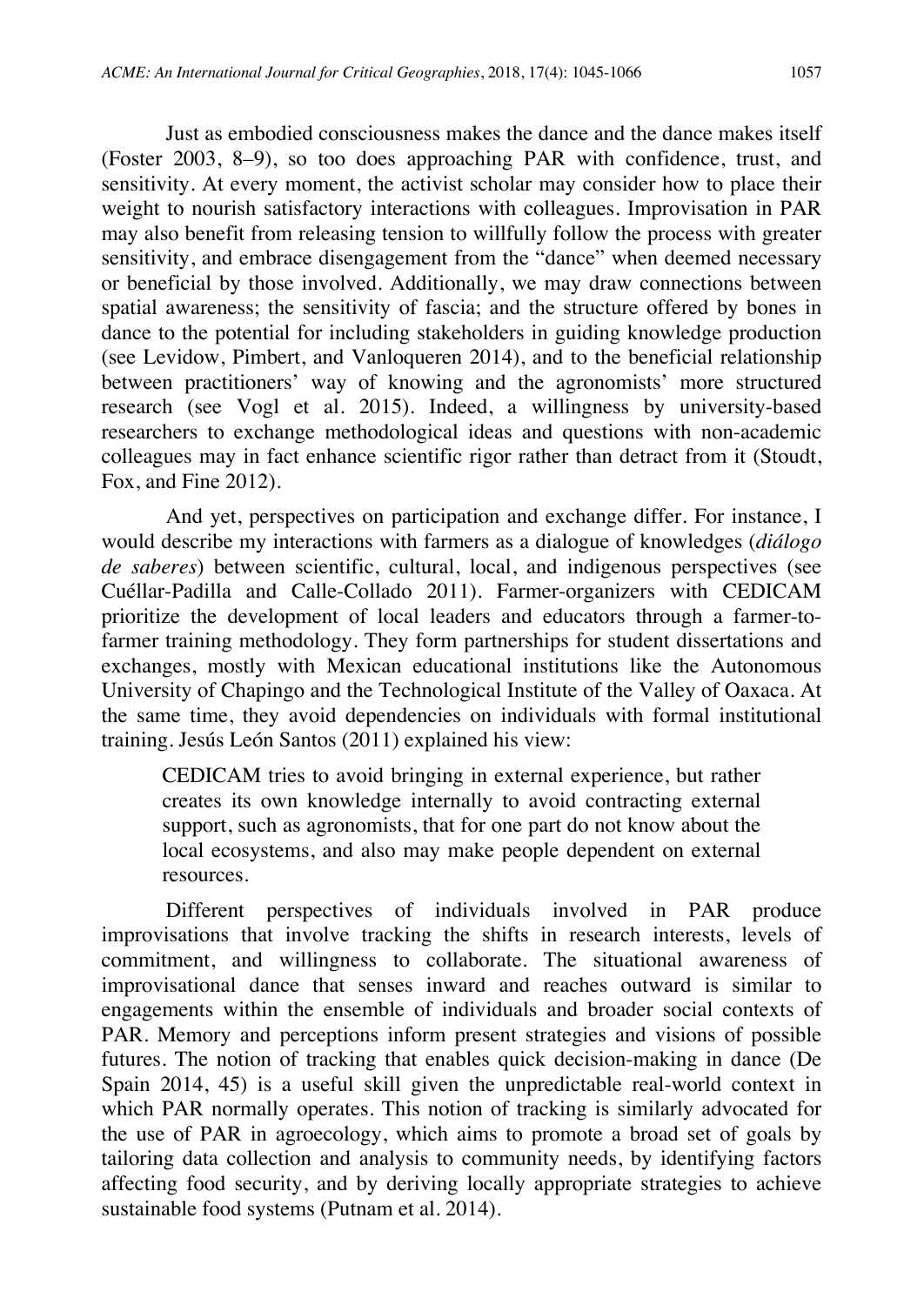PAR and the notion of tracking were best exemplified by a series of annual workshops with farmers on climate resilience (see Rogé et al. 2014). Groups of farmers collectively recalled histories of climate impacts and adaptation strategies. In the second and third years, farmers met to design metrics for evaluating the resilience of farming systems in their communities, and they evaluated their farms using their own indicators. CEDICAM and researchers approached farmers as agents capable of interpreting their situation and identifying practical solutions to enhance the resilience of their farming systems to climatic variability.

During these years of collaboration the PAR team shifted their level of effort as competing – and yet complementary – opportunities took shape. Workshops in years two and three occurred at the same time that CEDICAM independently implemented a peasant school (*Escuela Campesina*) dedicated "to educating promoters in a more systematic way. It is also a means to educate other institutions, such as the National Commission for Protected Areas [CONANP]" (León Santos 2011).

In this way, CEDICAM built local capacity while influencing agencies of the Mexican State. In the first year of our collaboration, all hands were on deck to establish the PAR project, and in later years specific members of CEDICAM sustained it. Their organizational priorities understandably shifted to the peasant schools. The PAR workshops were affected by a reduced organizational capacity. Nevertheless, the interventions made through the workshops on climate resilience successfully complemented the continuing efforts by CEDICAM to restore degraded landscapes using agroecological principles.

## **Implications of Improvisation for Research Teams engaged in PAR**

The dynamic described above is not uncommon for PAR research operating in multidimensional, embedded, and interconnected contexts. Structures that constrain movement exist both inside of PAR collaborations and in relation to society. In dance, engaging all systems of the body may enhance sensitivity to the different desires expressed by partners while negotiating power dynamics. Skillful improvisation in the ensemble of PAR may eventually lead to observations on the discourse created by collaborators, and where attention to the spaces between bodies engaged in PAR register the circulation of power. An analogy comes to mind of power circulating in multiple directions like blood flowing through the circulatory system rather than becoming a structural impediment.

It is recognized that university-based activist scholars are often in a privileged position of bringing resources, connections, and also an "embodiment of historical legacies" (Putnam et al. 2014). In practical terms, such activist scholars might meditate on the power that they may release to achieve a kind of PAR that more equitably empowers all collaborators. This may very well lead to real consequences, including less-than-ideal experimental designs, incomplete or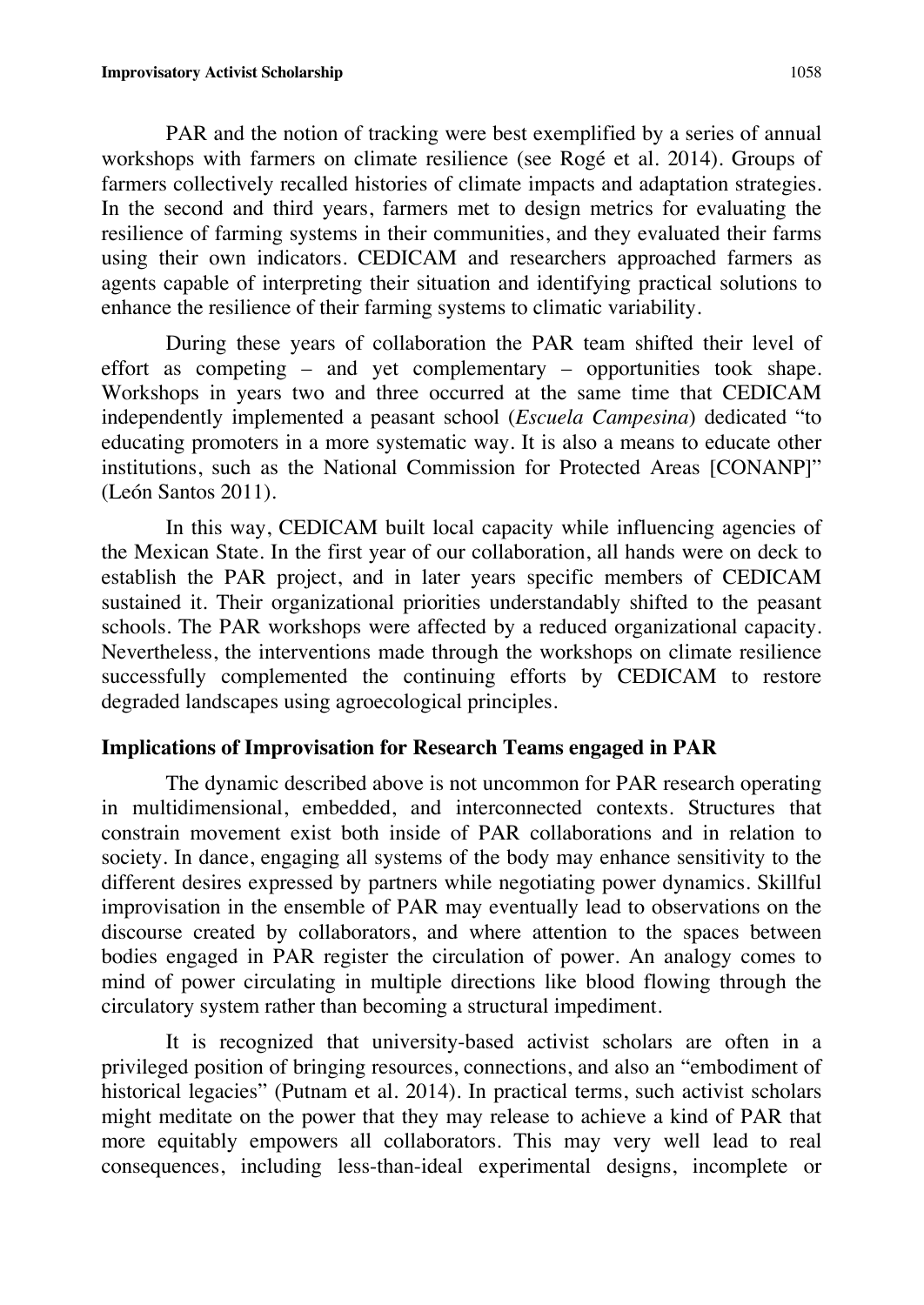insufficient data, more gradual outcomes, and even topics of interest that are better left unexplored.

Yet, PAR challenges research and extension organizations to become more flexible, adaptable, and transparent (Levidow, Pimbert, and Vanloqueren 2014). It is akin to the stretching of muscles that imparts strength and resilience. Stretching over and beyond my dance partner, I create lift that lightens the weight that I share with them. This may occur in similar ways to Stoudt, Fox, and Fine (2012) in which a theater production socializes the findings from a PAR project, and thus reinforces interconnections among viewers and actors. Recognition of spatial and energetic relationships may allow for greater synchrony in co-motion between colleagues engaged in PAR.

Awareness of the external and internal constraints under which PAR occurs may also provide focus, and open lines of communication to help identify opportunities for collaboration that at the same time avoid projection and misunderstandings. As an example, I personally embody contradictions in my relative freedom to cross borders and to extricate myself from engagements in the Mixteca Alta compared to the Mixtec farmers with whom I worked. My differential privilege resulted from my nationality, class, and racial identity. Economic and political conditions had driven many Mixtec farmers to seek alternative routes for crossing borders that in some cases left lasting imprints on them. I am still in a process of learning how to identify and respond to these tensions toward the goal of an activist scholarship with the potential to disrupt oppressive systems. However, an awareness of these tensions may actually indicate important focal points for activist scholarship.

Returning to research design, incremental experiments and research questions may be more convincing to stakeholders than are grand research designs undertaken all at once. This point is akin to CI in that those who practice CI begin with small movements in preparation for more extreme circumstances (Goldman 2010, 96–97). Consider the sometimes externally invisible muscular movements of the small dance. In the last meeting I held with CEDICAM in May of 2013, farmerleaders expressed that knowledge does not just stay with CEDICAM. Techniques are tested and evaluated with farmers at a small scale before others consider adopting them. This is similar to Rosset and Torres' (2016) point that horizontal communication strategies between farmers has made incredible progress in recuperating traditional knowledge on farms. Indeed, as Jesús León Santos (2011) communicated, "farmers want to see outcomes from the beginning."

Multidimensionality is also reflected in the use of embodied experiences in the interpretation of socio-ecological disturbance (Tschakert, Tutu, and Alcaro 2013), and in the study of phenomena at scales that communities can impact before considering higher level dynamics (Tschakert et al. 2014). Researching the familiar or locally-relevant issues is a good place to start. Such an approach may address the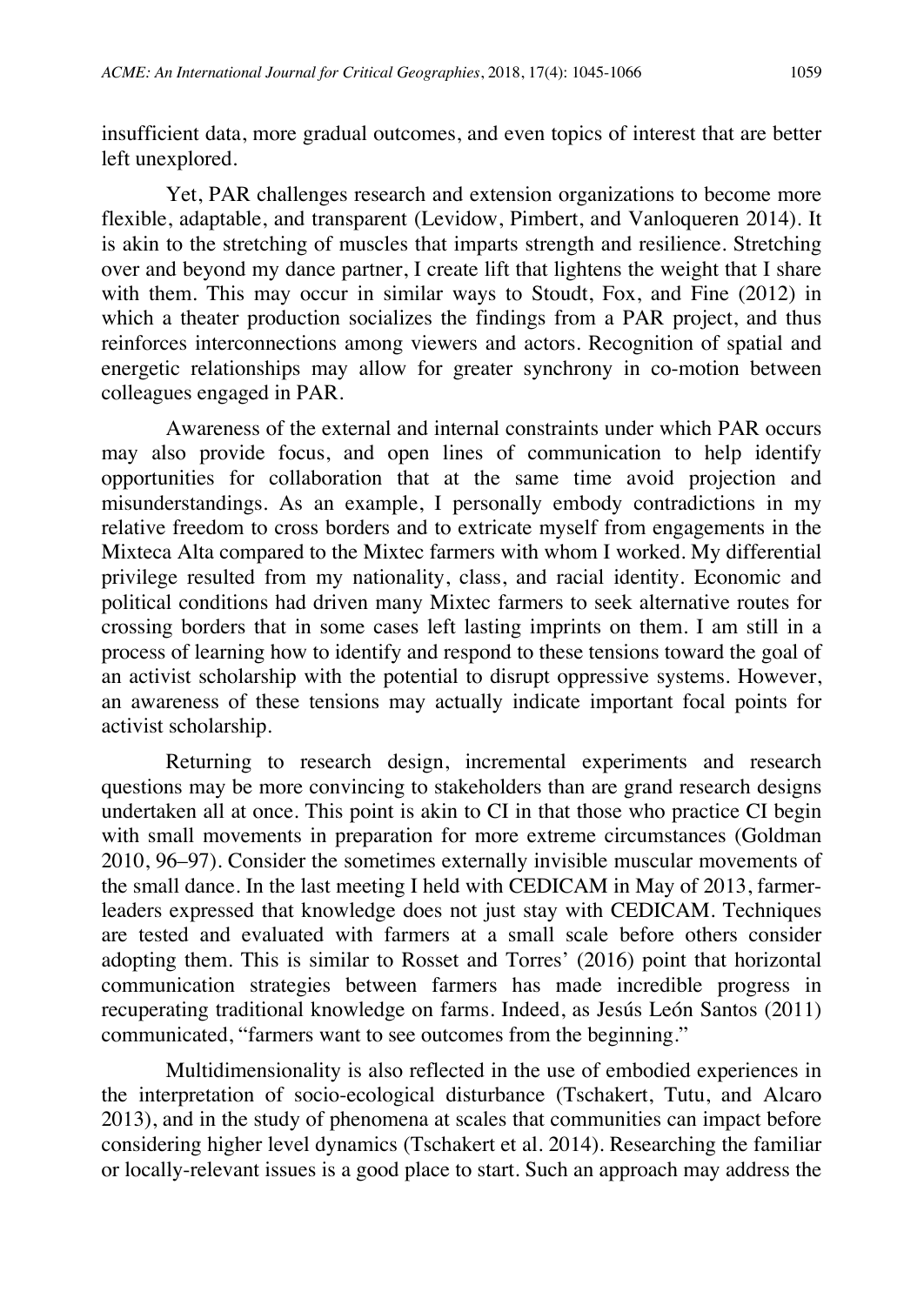concern raised by Julia Janes (2016) about dislodging collaborative knowledge from the context through which it was produced.

## **Challenges for PAR and Transformational Change**

Nonetheless, challenges remain in extending PAR in agroecology beyond the community level to include the social and economic drivers that are "at the core of the farming sector crisis" (Guzmán et al. 2013). A transformative and engaged agroecology critiques the political and economic structures that shape current food systems, studies power relations that strip farmers of access to natural resources, and articulates alternative visions through social movements (Méndez, Bacon, and Cohen 2013). Expanding awareness in PAR to beyond the community level may identify points of leverage for the social and economic drivers that are causing food systems crises (Guzmán et al. 2013).

In some cases, societal structures that appear to constrain social movements may be bypassed rather than directly confronted. I provide an example. At the time of my field research, numerous organizations were in discussion about the risk that native maize might become appropriated by seed companies, or that genetically modified seed might contaminate landraces in the State of Oaxaca. While members of CEDICAM did engage in direct political discussions, León Santos (2011) believed that there would be no real demand for genetically modified maize as long as farmers valued and retained their seed sovereignty. To this end, CEDICAM promoted *in situ* and decentralized family seed reserves. CEDICAM engaged in a strategy of engendering sovereignty to buffer families from catastrophic crop failures, as exemplified in the following statement from Jesús León Santos (2011):

It is too difficult to conserve all the varieties of maize that families grow [in seed banks]. Some farmers, investigators, and even I say that every family has their own varieties of seed. We have created this system to simply create a reserve. We are also working with farmers to select their seeds … So we encourage farmers to select their seed separately based on what the farmers want… And food sovereignty goes further to conserving productive systems and conserving autonomy from the national markets. As farmers and indigenous communities we should avoid being too immersed in markets. Farmers should decide what to grow without it being dictated by others.

In this way, higher-level issues are engaged locally. CEDICAM's efforts center on the pursuit of dignified peasant and indigenous ways of life. Though frequently the topic of discussion, the dynamics that lead to outmigration and the abandonment of traditional farming practices still eluded the PAR project with CEDICAM, as well as CEDICAM's own work. Again, Jesús León Santos (2011) explained: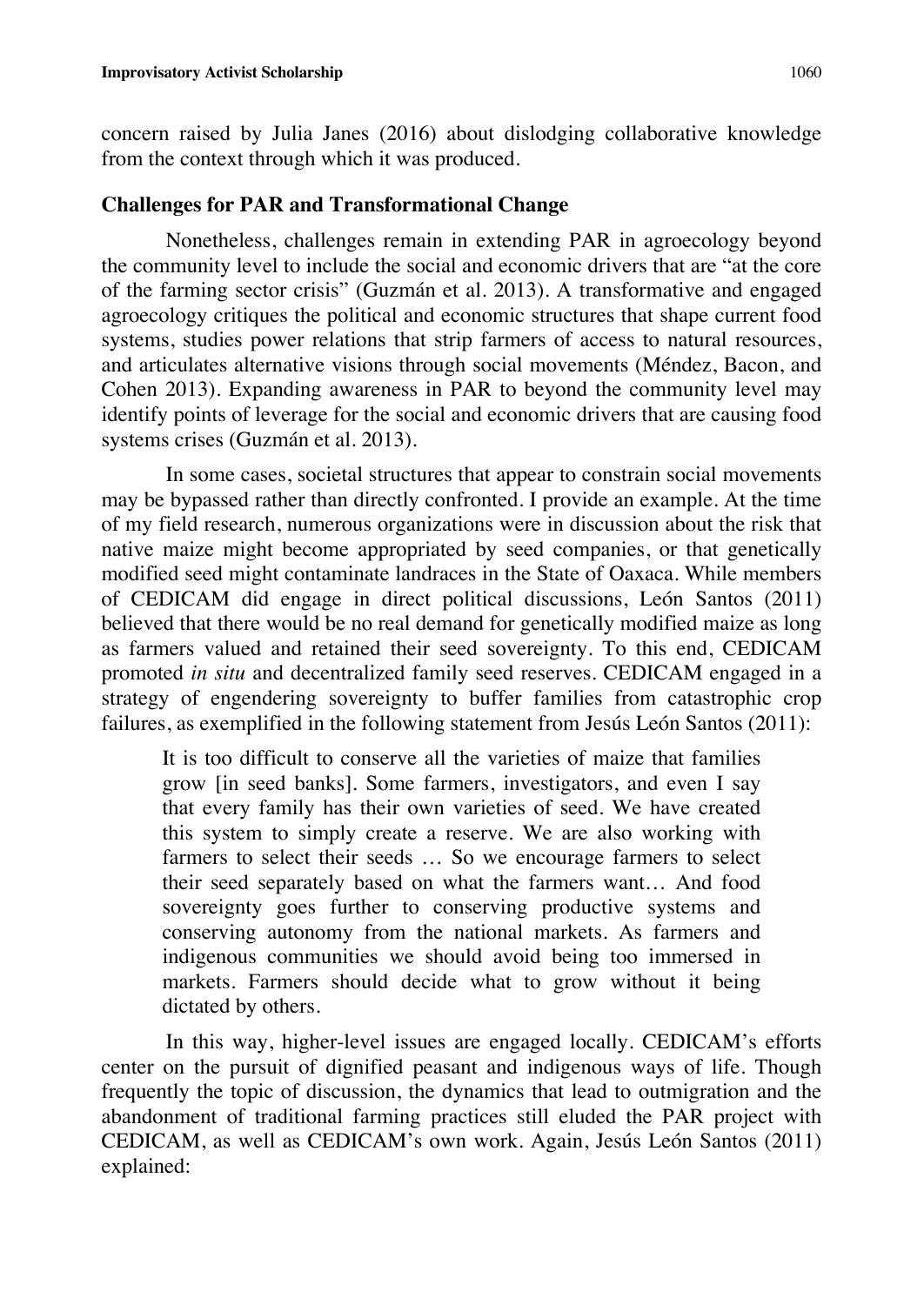In two years, we have not found the answer to what to do when families migrate, how to recuperate the seed. It is a worrisome. Not only does one lose the family, but also the knowledge and biodiversity that the family had kept. So far I don't have a clear answer to this question. However, when people leave, they can give their seed to another family. But we don't know yet.

### **Conclusion**

When it comes down to it, we are all improvising. University-based activist-scholars should consider their comfort level with improvisation, taking the lead from one dancer who suggests that improvisation is "a skill that becomes more and more valuable as the pace of social, climatic, and technological change accelerates…. I write to encourage the current expansion of our art outward from the studio and into our relationships with land and community" (Walla 2008, 30– 31). The reflections in this essay suggest pathways for an embodied practice of activist scholarship that embraces improvisation. To conclude, I synthesize the previous discussion around the themes of methodology, analysis, and interpersonal interactions involving the activist scholar.

The curvilinear forms of iterative reflection, investigation, and action provide continuity and follow-through when unexpected challenges present themselves. In the case of the Mixteca Alta, new pathways of investigation – a shift from PAR to engaged ethnography – provided insights into higher-level dynamics that caused farmers to shift their cropping systems. Awareness of leverage points and tensions at different scales may achieve a more effective form of activist scholarship. In addition, altering frames of reference through processes of transformative learning lead to the questioning of hegemonic cultural values.

The dimensions of awareness, sensitivity, and structure offer ways to envision methodologies for activist scholarship that facilitate the exchange of ideas and research questions between academic and non-academic colleagues. Dialogue of knowledges between people from different backgrounds draws on history, memory, and present observation. Agroecology and PAR emphasize the agency of all collaborators to interpret situations and identify solutions to the problems they encounter. Agroecology and PAR may be useful structures for the agency of academic and non-academic colleagues, yet at the same time attention to the flow of power between collaborators is essential for effective partnership and action.

The metaphorical weight of the university-based activist scholar may be placed judiciously to influence interactions and dynamics that lead to satisfactory outcomes for all colleagues involved in research. As a counter point, it is important for these activist scholars to recognize the privilege that they embody, as well as what the releasing of positions of power implies. The interconnectivity between actors with complementary commitments may increase the chances for meaningful and what Paxton might call "onflowing" collaboration. Solidarity and open lines of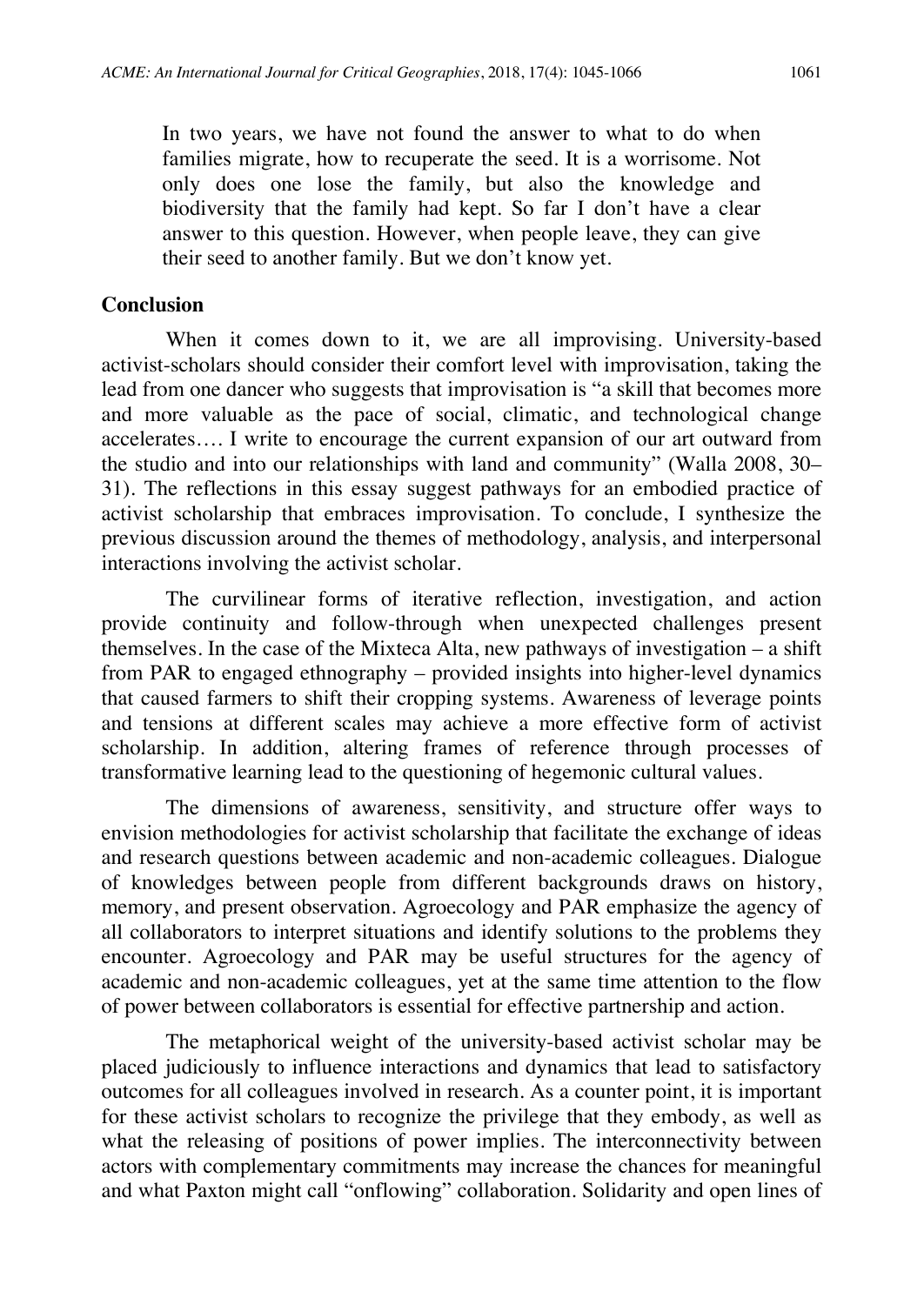communication may lead to greater understanding, mutual respect, and transformational change.

## **Acknowledgments**

In addition to the two anonymous reviewers and three editors of this special edition, my appreciation extends to Carolina Bergonzoni, Andrew Friedman, Bronwyn Preece, Barbara Sniderman, Justin Veuthey, and Yingyue Liu for their critical feedback on this manuscript. This research was made possible by my doctoral advisors Miguel Altieri and Marta Astier, and by the farmers at CEDICAM, notably Abelino Célis, Anastasia Velasco López, Eleazar García Jiménez, Estela Rosendo Palacios, and Jesús León Santos. This work was supported by the Garcia Robles-Fulbright under the scholarship "Enhancing the resilience of rainfed agroecosystems to climatic variability in Oaxaca, Mexico" and by UC MEXUS under the grants "Importance of social networks in resilience theory" and "Climate change research in Mexico."

## **References**

- Alaimo, Stacy. 2012. "Insurgent Vulnerability and the Carbon Footprint of Gender." *Kvinder, Køn & Forskning*, no. 34:22–35. https://tidsskrift.dk/index.php/KKF/article/view/44306.
- Alvarez-Salas, Lizeth Marelly, Diana Nayibe Polanco-Echeverry, and Leonardo Ríos-Osorio. 2014. "Reflexiones Acerca de Los Aspectos Epistemológicos de La Agroecología." *Cuadernos de Desarrollo Rural* 11 (74):20. https://doi.org/10.11144/Javeriana.CRD11-74.raea.
- Anes, José, André Astier, Jeanne Bastien, René Berger, Francois Bianchi, Gérard BLUMEN, Lais P. BRANDINI, et al. 1994. "Carta de La Transdisciplinariedad." In *Convento de Arrábida*. Portugal.
- Baker, Houston A. 2001. *Turning South Again*. Durham, NC: Duke University Press.
- Beckwith, Dean, Cecilia Fontanesi, Javaka Steptoe, and Andrew Suseno. 2016. "PARCON." *CQ Contact Improvisation Newsletter* 41 (2). https://contactquarterly.com/contact-improvisation/newsletter/view/parcon.
- Broad, Garrett. 2016. "Introduction: Food Justice and Community Change." In *More Than Just Food: Food Justice and Community Change*, 1–15. University of California Press.
- Calhoun, Craig. 2008. "Forward." In *Engaging Contradictions*, edited by Charles R. Hale, xiii–xxvi. Berkeley: University of California Press.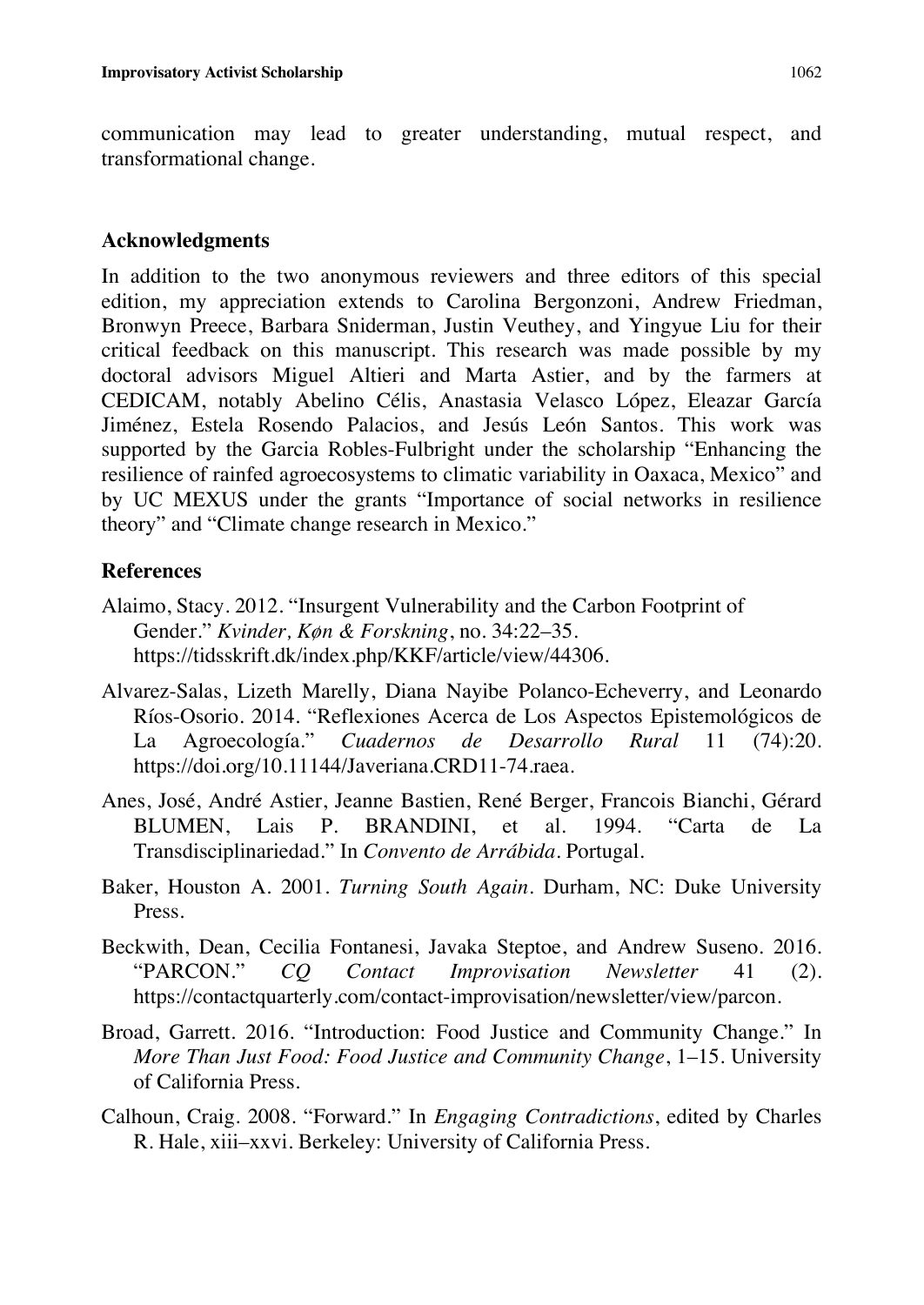- Chambers, Robert. 1994. "The Origins and Practice of Participatory Rural Appraisal." *World Development* 22 (7):953–69. https://doi.org/10.1016/0305- 750X(94)90141-4.
- Collier, John. 1945. "United States Indian Administration as a Laboratory of Ethnic Relations." *Social Research* 12 (3):265–303. http://www.jstor.org/stable/40982119.
- Cuéllar-Padilla, Mamen, and Ángel Calle-Collado. 2011. "Can We Find Solutions with People? Participatory Action Research with Small Organic Producers in Andalusia." *Journal of Rural Studies* 27 (4):372–83. https://doi.org/10.1016/j.jrurstud.2011.08.004.
- Curtis, Bruce. 2003. "Exposed to Gravity." In *Taken by Surprise: A Dance Improvisation Reader*, edited by Ann Cooper Albright and David Gere, 13–20. Middletown: Wesleyan University Press.
- De Spain, Kent. 2014. *Landscape of the Now: A Topography of Movement Improvisation*. Oxford: Oxford University Press.
- Dewey, John. 1966. *Logic: The Theory of Inquiry*. New York: Holt, Rinehart; Winston.
- Dewey, John. 2012. *School and Society & the Child and the Curriculum*. Dover Publications.
- Dewey, John, and Evelyn Dewey. 1915. *Schools of to-Morrow*. New York: Dutton. http://catalog.hathitrust.org/Record/001117418.
- Foster, Susan Leigh. 1992. "Dancing Culture." *American Ethnologist* 19 (2):362– 66. http://www.jstor.org/stable/645041.
- Foster, Susan Leigh. 2002. *Dances That Describe Themselves: The Improvised Choreography of Richard Bull*. Middletown: Wesleyan University Press.
- Foster, Susan Leigh. 2003. "Taken by Surprise: Improvisation in Dance and Mind." In *Taken by Surprise: A Dance Improvisation Reader*, edited by Ann Cooper Albright and David Gere, 3–10. Middletown: Wesleyan University Press.
- Francis, C., G. Lieblein, S. Gliessman, T.A. Breland, N. Creamer, R. Harwood, L. Salomonsson, et al. 2003. "Agroecology: The Ecology of Food Systems." *Journal of Sustainable Agriculture* 22 (3):99–118. https://doi.org/10.1300/J064v22n03\_10.
- Francis, Charles, Tor Arvid Breland, Edvin Østergaard, Geir Lieblein, and Suzanne Morse. 2013. "Phenomenon-Based Learning in Agroecology: A Prerequisite for Transdisciplinarity and Responsible Action." *Agroecology and Sustainable Food Systems* 37 (1):60–75. https://doi.org/10.1080/10440046.2012.717905.

Freire, Paulo. 1970. *Pedagogy of the Oppressed*. New York: Herder and Herder.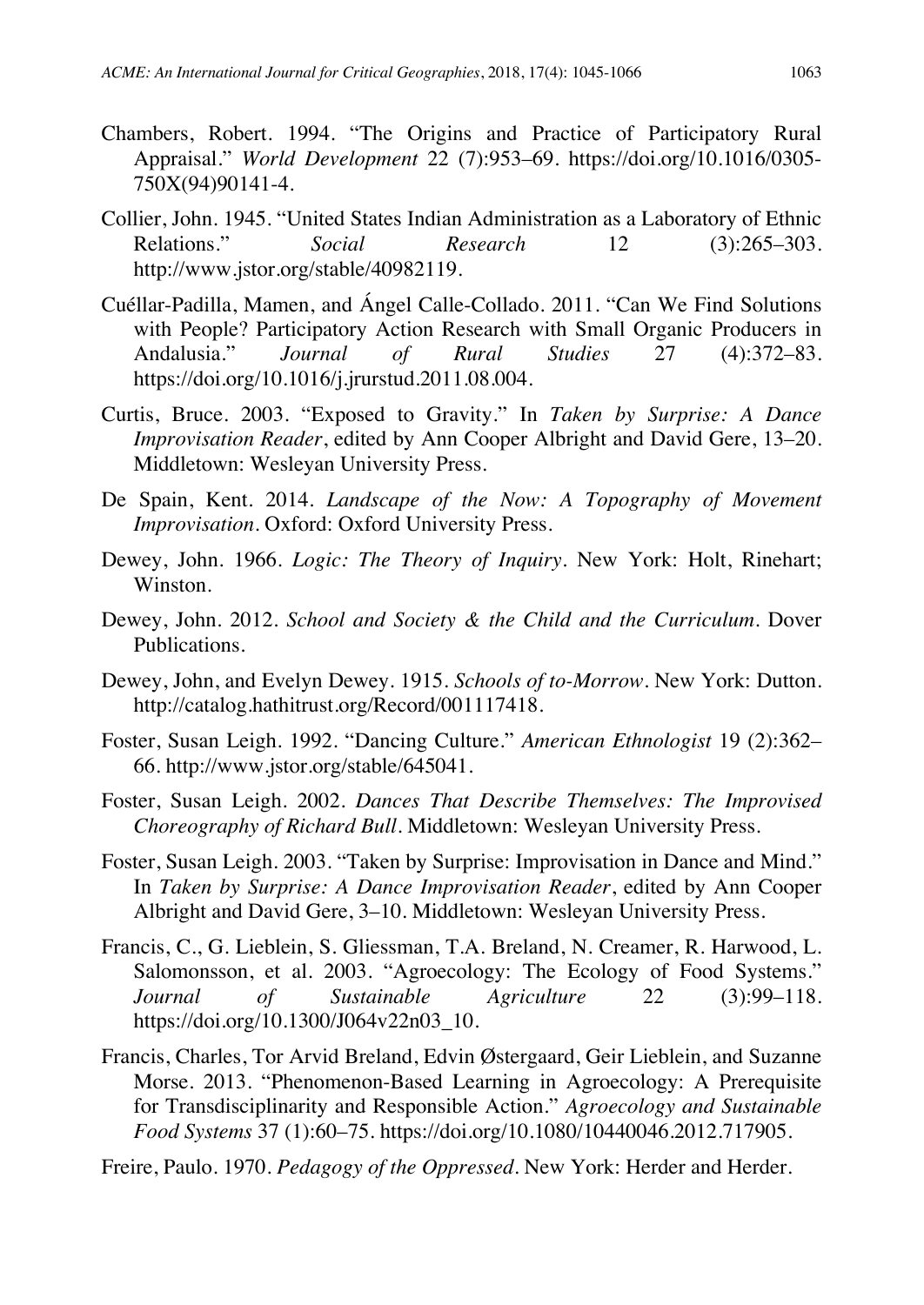- Gere, David. 2003. "Intoduction." In *Taken by Surprise: A Dance Improvisation Reader*, edited by Ann Cooper Albright and David Gere, xii–xxi. Middletown: Wesleyan University Press.
- Giguere, Miriam. 2015. "Dance Education Action Research: A Twin Study." *Research in Dance Education* 16 (1):16–32. https://doi.org/10.1080/14647893.2014.971231.
- Goldman, Danielle. 2010. *I Want to Be Ready: Improvised Dance as a Practice of Freedom*. Ann Arbor: University of Michigan Press.
- Guzmán, Gloria I., Daniel López, Lara Román, and Antonio M. Alonso. 2013. "Participatory Action Research in Agroecology: Building Local Organic Food Networks in Spain." *Agroecology and Sustainable Food Systems* 37 (1):127– 46. https://doi.org/10.1080/10440046.2012.718997.
- Janes, Julia E. 2016. "Democratic Encounters? Epistemic Privilege, Power, and Community-Based Participatory Action Research." *Action Research* 14 (1):72– 87. https://doi.org/10.1177/1476750315579129.
- Kerawalla, Lucinda, Karen Littleton, Eileen Scanlon, Trevor Collins, Mark Gaved, Paul Mulholland, Ann Jones, Gill Clough, and Canan Blake. 2012. "Doing Geography: A Multimodal Analysis of Students' Situated Improvisational Interpretation During Fieldtrips." *Learning, Culture and Social Interaction* 1 (2):78–89. https://doi.org/10.1016/j.lcsi.2012.05.001.
- Kindon, Sara Louise, Rachel Pain, and Mike Kesby. 2007. "Participatory Action Research: Origins, Approaches and Methods." In *Participatory Action Research Approaches and Methods*. New York: Routledge.
- Lakoff, George, and Mark R.D. Johnson. 1980. *Metaphors We Live by*. Chicago: University of Chicago Press.
- León Santos, Jesús. 2011. "Personal Interview." Asunción Nochixtlan, Oaxaca, Mexico.
- Levidow, Les, Michel Pimbert, and Gaetan Vanloqueren. 2014. "Agroecological Research: Conforming or Transforming the Dominant Agro-Food Regime?" *Agroecology and Sustainable Food Systems* 38 (10):1127–55. https://doi.org/10.1080/21683565.2014.951459.
- Lewin, Kurt. 1946. "Action Research and Minority Problems." *Journal of Social Issues* 2 (4):34–46. https://doi.org/10.1111/j.1540-4560.1946.tb02295.x.
- Lippert, Ingmar, Franz Krause, and Niklas Klaus Hartmann. 2015. "Environmental Management as Situated Practice." *Geoforum* 66 (Supplement C):107–14. https://doi.org/10.1016/j.geoforum.2015.09.006.
- Méndez, V. Ernesto, Christopher M. Bacon, and Roseann Cohen. 2013. "Agroecology as a Transdisciplinary, Participatory, and Action-Oriented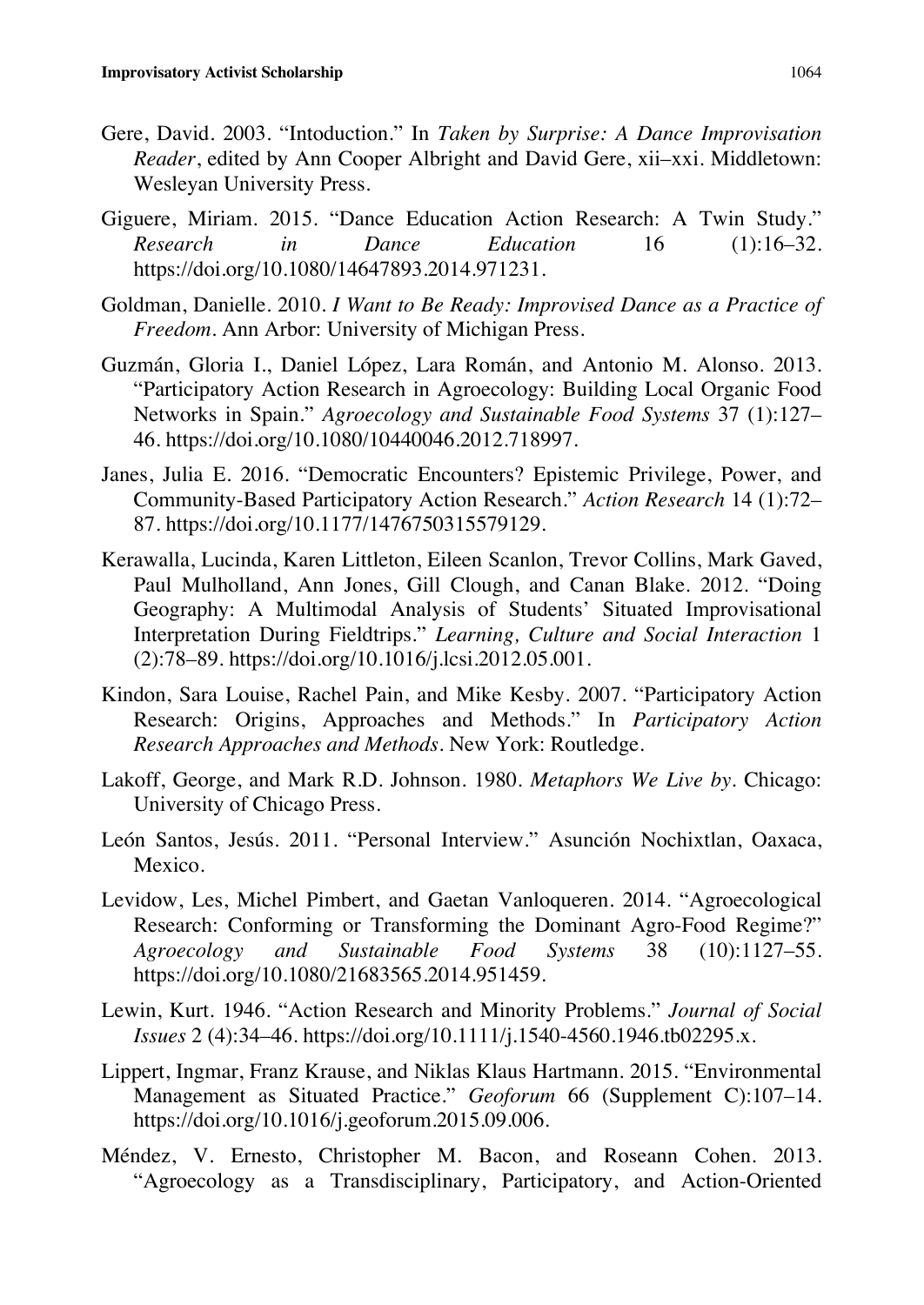Approach." *Agroecology and Sustainable Food Systems* 37 (1):3–18. http://www.tandfonline.com/doi/abs/10.1080/10440046.2012.736926.

- Merleau-Ponty, Maurice. 2001. *Phénoménologie de La Perception*. 4. Paris: Gallimard.
- Mezirow, Jack. 2000. *Learning as Transformation: Critical Perspectives on a Theory in Progress*. San Francisco: Jossey-Bass.
- Novack, Cynthia Jean. 1990. *Sharing the Dance: Contact Improvisation and American Culture*. Madison, Wisconsin: University of Wisconsin Press.
- Patel, Raj, Rachel Bezner Kerr, Lizzie Shumba, and Laifolo Dakishoni. 2015. "Cook, Eat, Man, Woman: Understanding the New Alliance for Food Security and Nutrition, Nutritionism and Its Alternatives from Malawi." *The Journal of Peasant Studies* 42 (1):21–44. https://doi.org/10.1080/03066150.2014.971767.
- Paxton, Steve, and Nancy Stark Smith. 1972. *Chute*. https://www.youtube.com/watch?v=9FeSDsmIeHA.
- Putnam, Heather, Wendy Godek, Susanne Kissmann, Jean Luckson Pierre, Santos Humberto Alvarado Dzul, Hector Calix de Dios, and Stephen Richard Gliessman. 2014. "Coupling Agroecology and PAR to Identify Appropriate Food Security and Sovereignty Strategies in Indigenous Communities." *Agroecology & Sustainable Food Systems* 38 (2):165–98. https://doi.org/10.1080/21683565.2013.837422.
- Reason, Peter, and Hilary Bradbury, eds. 2008. *The SAGE Handbook of Action Research: Participative Inquiry and Practice*. 2nd ed. Los Angeles: SAGE.
- Rogé, Paul, and Marta Astier. 2015. "Changes in Climate, Crops, and Tradition: Cajete Maize and the Rainfed Farming Systems of Oaxaca, Mexico." *Human Ecology* 43 (5):639–53. https://doi.org/10.1007/s10745-015-9780-y.
- Rogé, Paul, Andrew R. Friedman, Marta Astier, and Miguel A. Altieri. 2014. "Farmer Strategies for Dealing with Climatic Variability: A Case Study from the Mixteca Alta Region of Oaxaca, Mexico." *Agroecology & Sustainable Food Systems* 38 (7):786–811. https://doi.org/10.1080/21683565.2014.900842.
- Rogé, Paul, Aida C. Ríos, Silvia V. Ruiz, Patricio Sánchez, Francisco Mora, Miguel A. Altieri, and Marta Astier. 2016. "Manejo de Agroambientes Para La Resiliencia Agroecológica Al Cambio Climático: Los Sistemas Maíz Cajete Y Maíz de Temporal En San Miguel Huautla Nochixtlán Oaxaca." *Agroecología* 11 (2). https://paulroge.net/sites/default/files/publications/roge-2016 manejo.pdf.
- Rosset, Peter Michael, and María Elena Martínez Torres. 2016. "Agroecología, Territorio, Recampesinización Y Movimientos Sociales." *Estudios Sociales* 25 (47):275–99. http://foodfirst.org/wp-